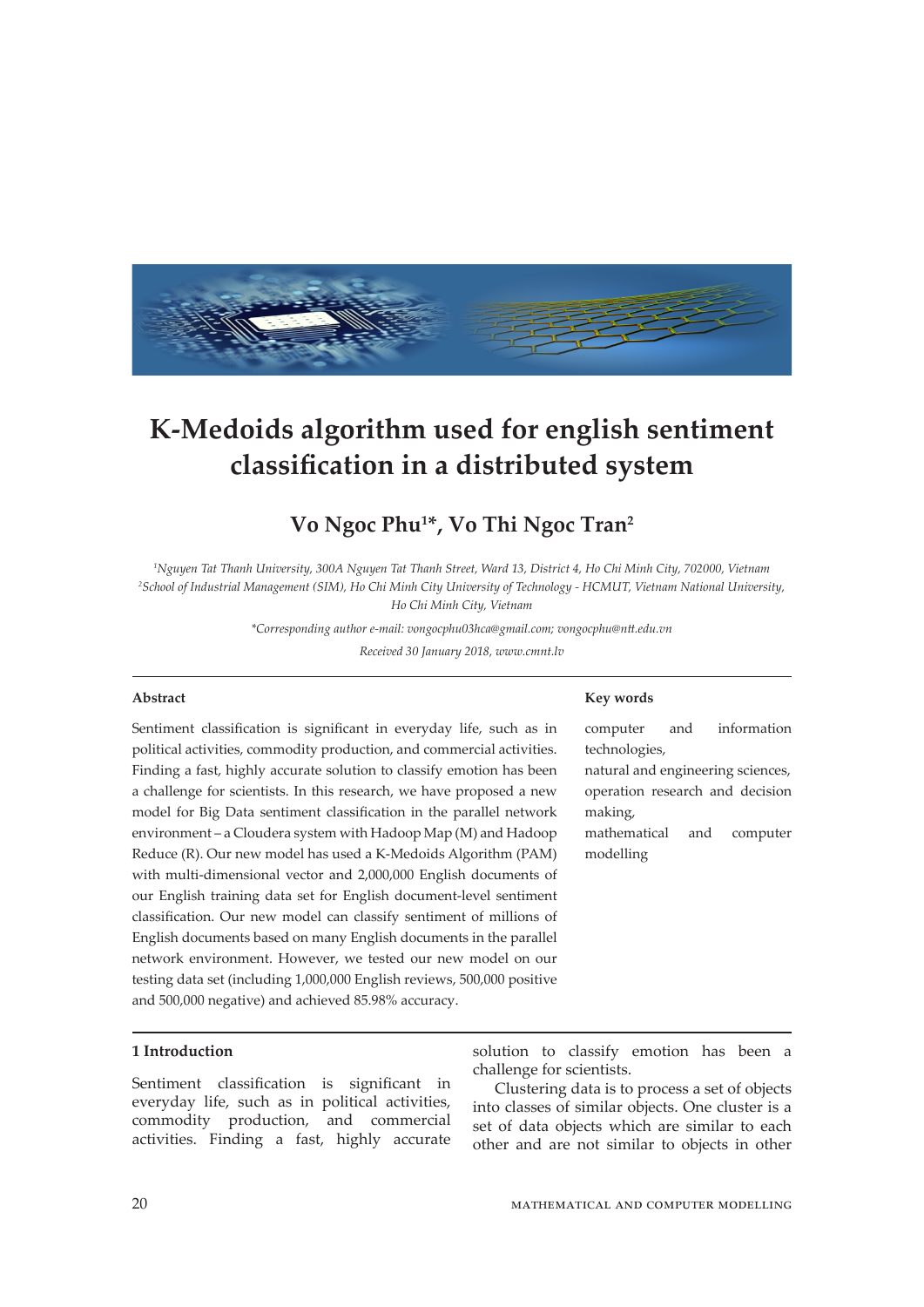clusters. A number of data clusters can be clustered, which can be identified following experience or can be automatically identified as part of clustering method.

To implement our new model, we propose the following basic principles:

- Assuming that each English sentence has m English words (or English phrases).
- Assuming that the maximum number of one English sentence is m\_max; it means that m is less than m\_max or m is equal to m\_max.
- Assuming that each English document has n English sentences.
- Assuming that the maximum number of one English document is n\_max; it means that n is less than n\_max or n is equal to n\_max.
- Each English sentence is transferred into one vector (one-dimensional). Thus, the length of the vector is m. If m is less than m\_max then each element of the vector from m to m\_max-1 is  $0$  (zero).
- Each English document is transferred into one multi-dimensional vector. Therefore, the multi-dimensional vector has n rows and m columns. If n is less than n max then each element of the multi-dimensional vector from n to n\_ max-1 is 0 (zero vector).
- All English documents (2,000,000) of the English training data set are transferred into the multi-dimensional vectors. The 1,000,000 positive English documents of the English training data set are transferred into the 1,000,000 positive multi-dimensional vectors, the positive vector group. The 1,000,000 negative English documents of the English training data set are transferred into the 1,000,000 negative multi-dimensional vectors, the negative vector group.
- All English documents of the English testing data set are transferred into the multi-dimensional vectors.
- One multi-dimensional vector (corresponding to one English document in the English testing data set) is the positive polarity if the vector is clustered into the positive vector group. One multidimensional vector (corresponding to one English document in the English testing data set) is the negative polarity if the vector is clustered into the negative vector group. One multi-dimensional

vector (corresponding to one English document in the English testing data set) is the neutral polarity if the vector is not clustered into either the positive vector group or the negative vector group.

In this study, we propose a new model by using the K-Medoids Algorithm (PAM) to classify emotions (positive, negative, neutral) of English documents in the parallel system. A study of semantic classification (emotional analysis) using the PAM does not currently exist in the world.

According to the K-Medoids works in the world and in [7-21], there is not any research related to the K-Medoids that is similar to our work. With the research related to the K-Medoids in the parallel system (or the K-Medoids in the distributed system) in the world, there are not any K-Medoids-related studies in the parallel system that are similar to our work.

According to the latest research on sentiment classification in the world and in [22- 39], there is no semantic classification work similar to our model.

The motivation of this new model is as follows: Many algorithms in the data mining field can be applied to natural language processing, specifically semantic classification for processing millions of English documents. This will result in many discoveries in scientific research, hence the motivation for this study.

The novelty of the proposed approach is that a K-Medoids Algorithm (PAM) from the data mining field is applied to sentiment analysis. A K-Medoids Algorithm (PAM) is applied to classify semantics of English documents based on many sentences. This algorithm can also be applied to identify the emotions of millions of documents. These above principles are proposed to classify the semantics of a document, and data mining is used in natural language processing. This survey can be applied to other parallel network systems. Hadoop Map (M) and Hadoop Reduce (R) are used in the proposed model.

Our model has many significant applications to many areas of research as well as commercial applications:

- The algorithm of data mining is applicable to semantic analysis of natural language processing.
- This study also proves that different fields of scientific research can be related in many ways.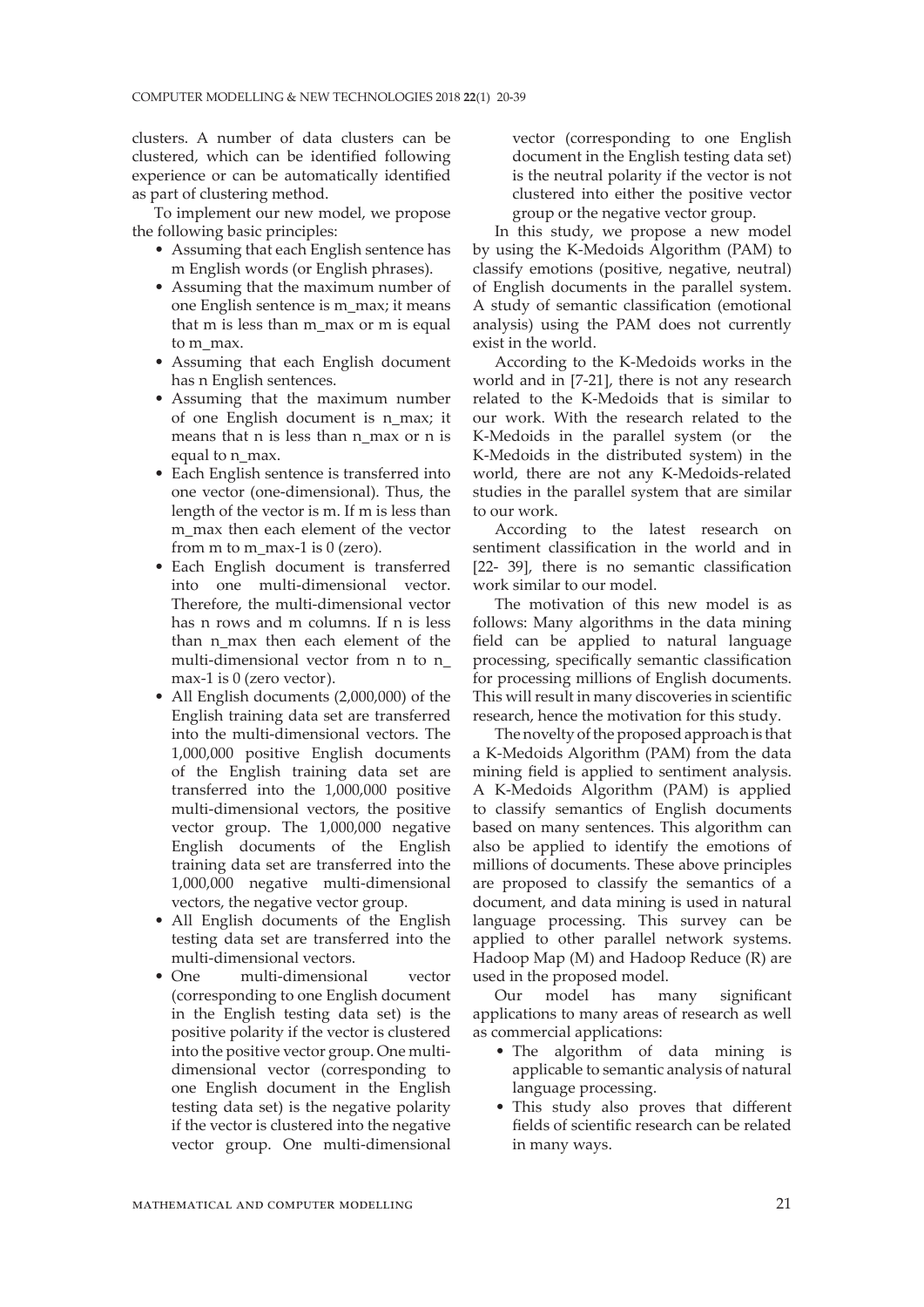- Millions of English documents are successfully processed for emotional analysis.
- Many studies and commercial applications can use the results of this survey.
- The semantic classification is implemented in the parallel network environment.
- The principles are proposed in the research.
- The opinion classification of English documents is performed on English sentences.
- The proposed model can be applied to other languages easily.
- The Cloudera distributed environment is used in this study.
- The proposed work can be applied to other distributed systems.
- This survey uses Hadoop Map (M) and Hadoop Reduce (R).
- Our proposed model can be applied to many different parallel network environments such as a Cloudera system
- This study can be applied to many different distributed functions such as Hadoop Map (M) and Hadoop Reduce (R).
- The PAM related algorithms are proposed in this study.

This study contains 6 sections. Section 1 introduces the study; Section 2 discusses the related works about the K-Medoids Algorithm (PAM), etc.; Section 3 is about the English data set; Section 4 represents the methodology of our proposed model; Section 5 represents the experiment. Section 6 provides the conclusion. The References section comprises all the reference documents; all tables are shown in the Appendices section.

#### **2 Related work**

In this section, we describe summaries of many studies related to a K-Medoids Algorithm (PAM), vector space model (VSM), Hadoop, Cloudera, etc.

There are the works related to vector space modelling in [1, 2, 3]. First, we transfer all English sentences into many vectors, which are used in the VSM algorithm. In this research [1], the authors will examine the vector space model, an information retrieval technique, and its variation. The rapid growth of the Internet and the abundance of documents and different forms of information available underscores the need for good information retrieval technique. The vector space model is an algebraic model used for information retrieval. It represents natural language documents in

a formal manner using of vectors in a multidimensional space and allows decisions to be made as to which documents are similar to each other and to the queries fired. This research attempts to examine the vector space model, an information retrieval technique that is widely used today. It also explains the existing variations of VSM and proposes the new variation that should be considered. In text classification tasks, one of the main problems [2] is to choose which features give the best results. Various features can be used like words, n-grams, syntactic n-grams of various types (POS tags, dependency relations, mixed, etc.); or a combination of these features can be considered. Also, algorithms for dimensionality reduction of these sets of features can be applied, such as latent Dirichlet allocation (LDA). In this research, the authors consider multi-label text classification tasks and apply various feature sets. The authors consider a subset of multi-labeled files of the Reuters-21578 corpus. The authors use traditional TF-IDF values of the features and tried both considering and ignoring stop words. The authors also tried several combinations of features, like bi-grams and uni-grams. The authors also experimented with adding LDA results into vector space models as new features. These last experiments obtained the best results. KNN and SVM [3] are two machine learning approaches to text categorization (TC) based on the vector space model. In this model, borrowed from information retrieval, documents are represented as a vector where each component is associated with a particular word from the vocabulary. Traditionally, each component value is assigned using the information retrieval TFIDF measure. While this weighting method seems very appropriate for IR, it is not clear that it is the best choice for TC problems. Actually, this weighting method does not leverage the information implicitly contained in the categorization task to represent documents. In this research, the authors introduce a new weighting method based on statistical estimation of the importance of a word for a specific categorization problem. This method also has the benefit to make feature selection implicit, since useless features of the categorization problem considered get a very small weight. Extensive experiments reported in the research show that this new weighting method improves significantly the classification accuracy as measured on many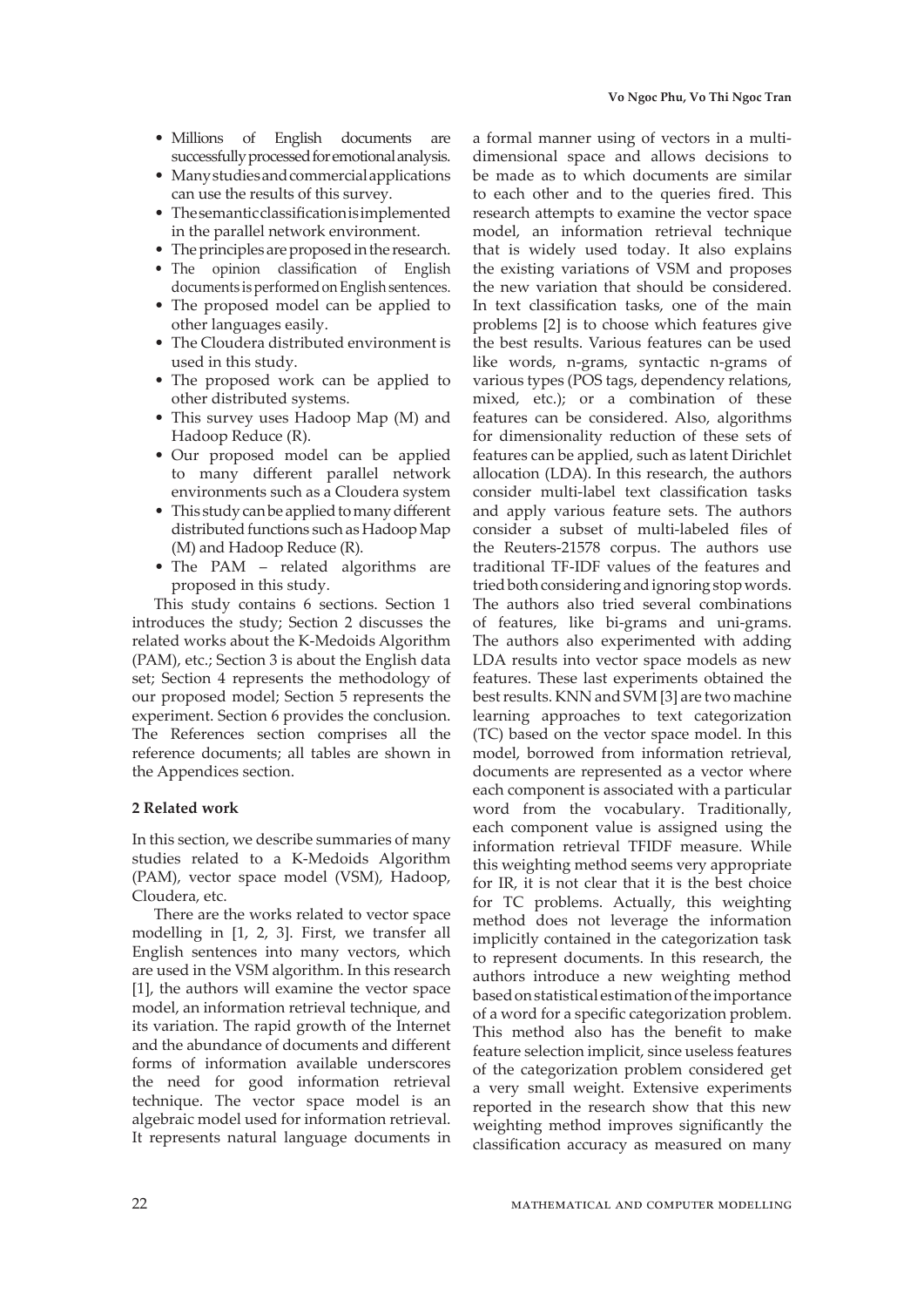categorization tasks.

Many research projects related to implementing algorithms, applications, studies in parallel network environment in [4, 5, 6]. In [4, 5], Hadoop is an Apache-based framework used to handle large data sets on clusters consisting of multiple computers, using the Map and Reduce programming model. The two main projects of the Hadoop are Hadoop Distributed File System (HDFS) and Hadoop M/R (Hadoop Map /Reduce). Hadoop M/R allows engineers to program for writing applications for parallel processing of large data sets on clusters consisting of multiple computers. A M/R task has two main components: (1) Map and (2) Reduce. This framework splits inputting data into chunks which multiple Map tasks can handle with a separate data partition in parallel. The outputs of the map tasks are gathered and processed by the Reduce task ordered. The input and output of each M/R task are stored in HDFS because the Map tasks and the Reduce tasks perform on the pair (key, value), and formatted input and output formats will be the pair (key, value). Cloudera [6], the global provider of the fastest, easiest, and most secure data management and analytics platform built on Apache™ Hadoop® and the latest open source technologies, announced today that it will submit proposals for Impala and Kudu to join the Apache Software Foundation (ASF). By donating its leading analytic database and columnar storage projects to the ASF, Cloudera aims to accelerate the growth and diversity of their respective developer communities. Cloudera delivers the modern data management and analytics platform built on Apache Hadoop and the latest open source technologies. The world's leading organizations trust Cloudera to help solve their most challenging business

problems with Cloudera Enterprise, the fastest, easiest and most secure data platform available to the modern world. Cloudera's customers efficiently capture, store, process, and analyze vast amounts of data, empowering them to use advanced analytics to drive business decisions quickly, flexibly, and at lower cost than has been possible before. To ensure Cloudera's customers are successful, it offers comprehensive support, training and professional services.

There are the works related to the K-Medoids Algorithm (PAM) in [7- 21].

The latest researches of the sentiment classification are [22-39]. In the research [22], the authors present their machine learning experiments with regard to sentiment analysis in blog, review and forum texts found on the World Wide Web and written in English, Dutch and French. The survey in [23] discusses an approach where an exposed stream of tweets from the Twitter micro blogging site are pre-processed and classified based on their sentiments. In sentiment classification system the concept of opinion subjectivity has been accounted. In the study, the authors present opinion detection and organization subsystem, which have already been integrated into our larger question-answering system, etc.

## **3 Data set**

In Figure 1 below, the English training data set includes 2,000,000 English documents in the movie field, which contains 1,000,000 positive English documents and 1,000,000 negative English documents. All English sentences in our English training data set are automatically extracted from English Facebook, English websites and social networks; then we labelled positive and negative for them.



FIGURE 1 Our English training data set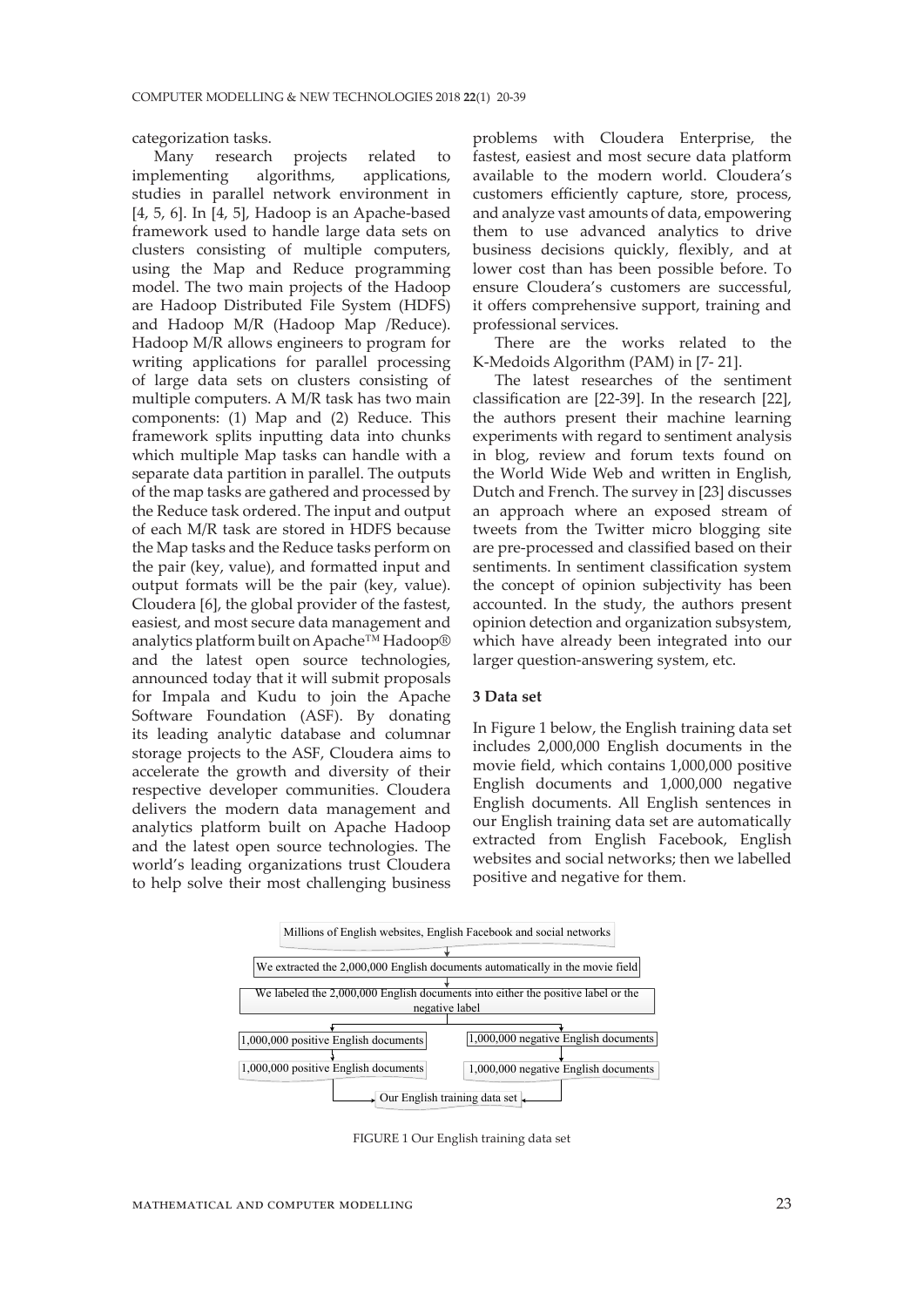In Figure 2 below, the English testing data set includes 1,000,000 English documents in the movie field, which contains 500,000 positive English documents and 500,000 negative English documents. All English sentences in our English training data set are automatically extracted from English Facebook, English websites and social networks; then we labelled positive and negative for them.



FIGURE 2 Our English testing data set

## **4 Methodology**

This section has two parts: semantic classification for the 1,000,000 English documents of the testing in the sequential environment is presented in the first part. In the second part, sentiment classification for the 1,000,000 English reviews of the testing in the parallel network environment is displayed.

With the English training data set, there are two groups. The first group includes 1,000,000 positive documents and the second group is 1,000,000 negative documents. The first group is called the positive cluster. The second group is called the negative cluster. All documents in both the first group and the second group go through the segmentation of words and stop-words removal; then, they are transferred into the multi-dimensional vectors (vector representation). The 1,000,000 positive documents of the positive cluster are transferred into the 1,000,000 positive multi-dimensional vectors which are called the positive vector group (or positive vector cluster). The 1,000,000 negative documents of the negative cluster are transferred into the 1,000,000 negative multi-dimensional vectors which are called the negative vector group (or negative vector cluster). Therefore, the training data set includes the positive vector group (or positive vector cluster) and the negative vector group (or negative vector cluster).

In [1, 2, 3], the VSM is an algebraic model used for information retrieval. It represents a natural language document in a formal manner by the use of vectors in a multidimensional space. The vector space model (VSM) is a way of representing documents through the words they contain. The concepts behind vector space modelling are that by placing terms, documents, and queries in a term-document space, it is possible to compute the similarities between queries and the terms or documents and allow the results of the computation to be ranked according to the similarity measure between them. The VSM allows decisions to be made about which documents are similar to each other and to queries.

We have transferred all English sentences into one-dimensional vectors similar to VSM [1, 2, 3].

## 4.1 A K-MEDOIDS ALGORITHM (PAM) IN A SEQUENTIAL ENVIRONMENT

In Figure 3, in the sequential environment, the 1,000,000 documents of the English testing data set are transferred to the 1,000,000 multidimensional vectors: each document of the testing data set is transferred to each multidimensional vector (each sentence of one document in the testing data set is transferred to the one-dimensional vector similar to VSM [1, 2, 3]). The 1,000,000 positive documents in the training data set are transferred to the 1,000,000 positive multi-dimensional vectors, called the positive vector group in the sequential environment: each document of the 1,000,000 positive documents is transferred to each multi-dimensional vector (each sentence, of one document in the 1,000,000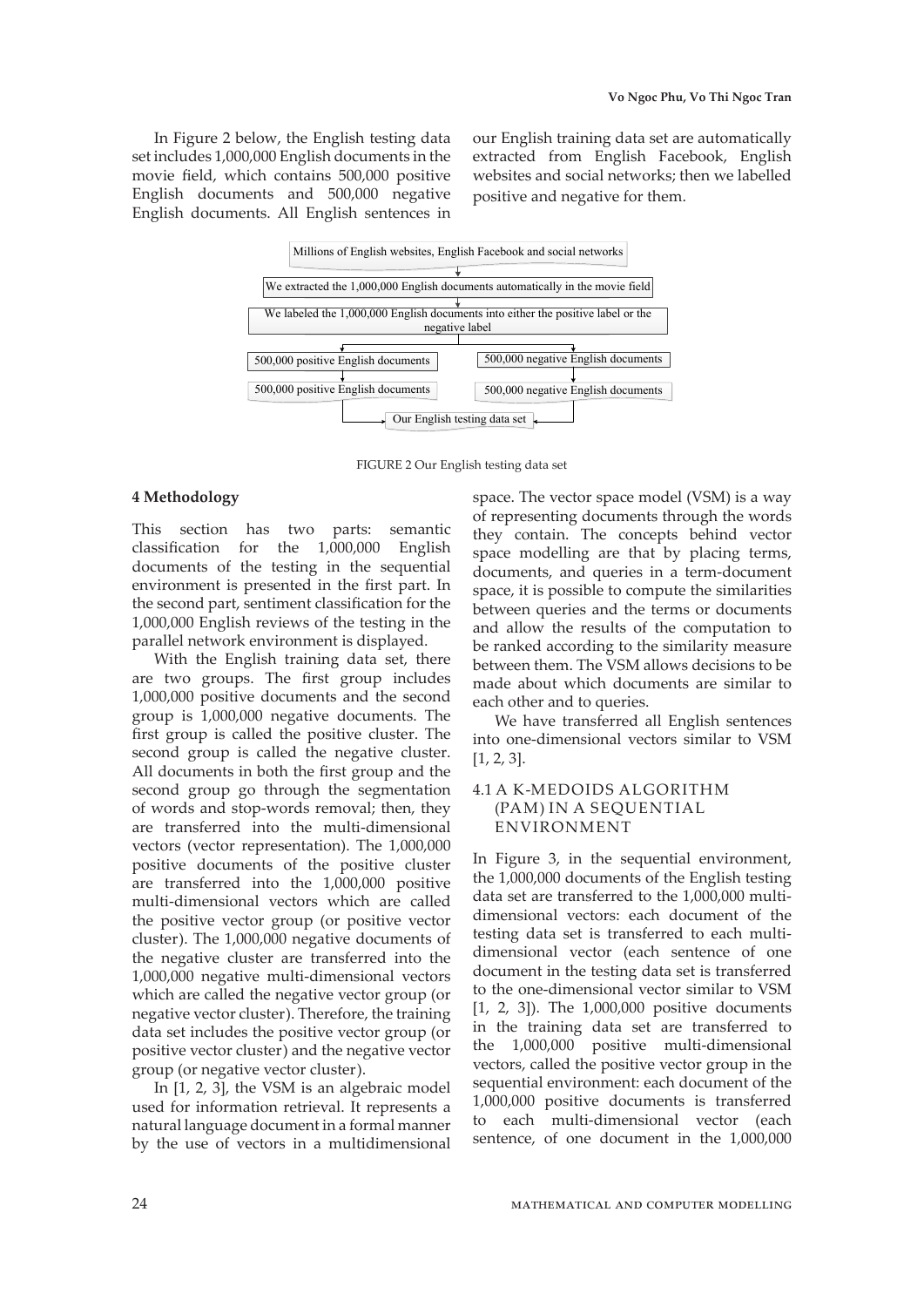positive documents, is transferred to the onedimensional vector similar to VSM [1, 2, 3] in the sequential environment). The 1,000,000 negative documents in the training data set are transferred to the 1,000,000 negative multidimensional vectors, called the negative vector group in the sequential environment: each

document of the 1,000,000 negative documents is transferred to each multi-dimensional vector (each sentence, of one English document in the 1,000,000 negative documents, is transferred to the one-dimensional vector similar to VSM [1, 2, 3] in the sequential environment).

This part is done as follows in Figure 4



FIGURE 3 Overview of transferring all English documents into the multi-dimensional vectors

below: In the sequential environment, the PAM is implemented to cluster one multidimensional vector (called A) of the English testing data set to the positive vector group or the negative vector group. The document (corresponding to A) is the positive polarity if A is clustered to the positive vector group. The

document (corresponding to A) is the negative polarity if A is clustered to the negative vector group. The document (corresponding to A) is the neutral polarity if A is not clustered to both the positive vector group and the negative vector group.

We built many algorithms to perform



FIGURE 4 A K-Medoids Algorithm (PAM) in the Sequential Environment

the PAM in the sequential environment. We built the algorithm 1 to transfer one English document into one multi-dimensional vector. Each document is split into many sentences. Each sentence in each document is transferred to one one-dimensional vector based on VSM [1, 2, 3] in the sequential environment. We insert all the one-dimensional vectors of the sentences into one multi-dimensional vector of one document

The main ideas of the algorithm 1 are as follows: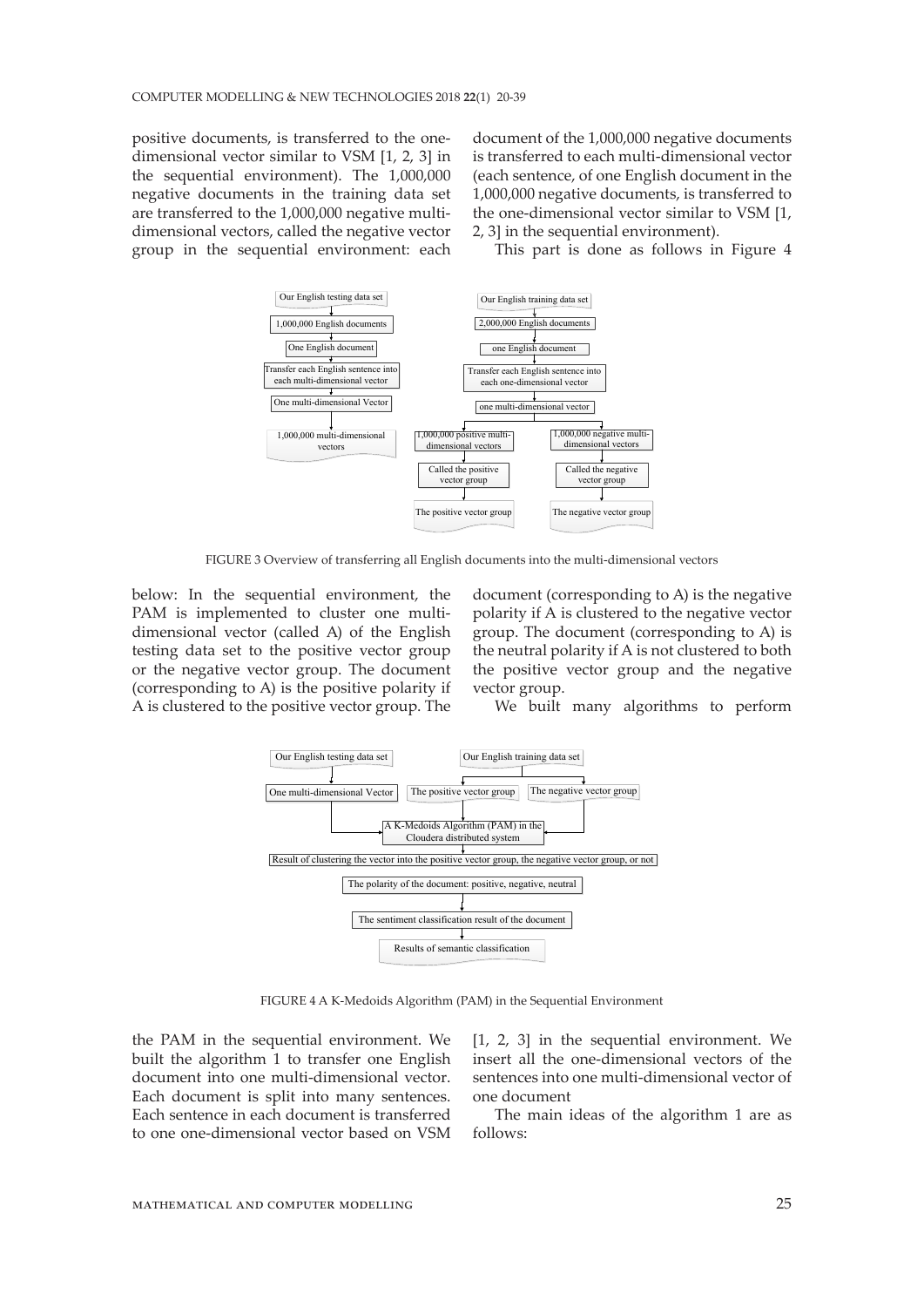- Input: one English document
- Output: one multi-dimensional vector
- Step 1: Split the English document into many separate sentences based on "." Or "!" or "?";
- Step 2: Each sentence in the n sentences of this document, do repeat:
- Step 3: Transfer this sentence into one vector (one dimension) based on VSM [1, 2, 3];
- Step 4: Add the transferred vector into one multi-dimensional vector
- Step 5: End Repeat End Step 2
- Step 6: Return one multi-dimensional vector;

We built the algorithm 2 to create the positive vector group. Each document in the 1,000,000 positive documents in the English training data set is split into many sentences. Each sentence of the document is transferred to one one-dimensional vector based on VSM [1, 2, 3] in the sequential environment. We insert all the one-dimensional vectors of the sentences of the document into one onedimensional vector of the document. Then, the 1,000,000 positive documents in the English training data are transferred to the 1,000,000 positive multi-dimensional vectors.

The main ideas of the algorithm 2 are as follows:

- Input: the 1,000,000 positive English documents of the English training data set
- Output: the positive vector group PositiveVectorGroup
- Step 1: Each document in the 1,000,000 positive document of the training data set, do repeat:
- Step 2: OneMultiDimensionalVector := Call Algorithm 1 with the positive English document in the English training data set;
- Step 3: Add OneMultiDimensionalVector into PositiveVectorGroup;
- Step 4: End Repeat End Step 1
- Step 5: Return PositiveVectorGroup;

We built the algorithm 3 to create the negative vector group. Each document in the 1,000,000 negative documents in the English training data set is split into many sentences. Each sentence of the document is transferred to one one-dimensional vector based on VSM [1, 2, 3] in the sequential environment. We insert all the one-dimensional vectors of the sentences of the document into one one-dimensional vector of the document. Then, the 1,000,000 negative

documents in the English training data set are transferred to the 1,000,000 negative multidimensional vectors.

The main ideas of the algorithm 3 are as follows:

- Input: the 1,000,000 negative English documents of the English training data set.
- Output: the negative vector group PositiveVectorGroup
- Step 1:Each document in the 1,000,000 negative document of the training data set, do repeat:
- Step 2: OneMultiDimensionalVector := Call Algorithm 1 with the negative English document in the English training data set;
- Step 3: Add OneMultiDimensionalVector into NegativeVectorGroup;
- Step 4: End Repeat End Step 1
- Step 5: Return Negative VectorGroup;

We built the algorithm 4 to cluster one multi-dimensional vector (corresponding to one document of the English testing data set) into the positive vector group PositiveVectorGroup, the negative vector group NegativeVectorGroup, or not.

The main ideas of the algorithm 4 are as follows:

- Input: one multi-dimensional vector A (corresponding to one English document of the English testing data set), the positive vector group PositiveVectorGroup, the negative vector group NegativeVectorGroup;
- Output: positive, negative, neutral;
- Step 1: Implement the K-Medoids Algorithm (PAM) based on the K-Medoids Algorithm in [7-21] with input is one multi-dimensional vector (corresponding to one English document of the English testing data set), the positive vector group PositiveVectorGroup, the negative vector group NegativeVectorGroup;
- Step 2: With the results of Step 1, If the vector is clustered into the positive vector group Then Return positive;
- Step 3: Else If the vector is clustered into the negative vector group Then Return negative; End If – End Step 2
- Step 4: Return neutral;

The PAM uses Euclidean distance to calculate the distance between two vectors.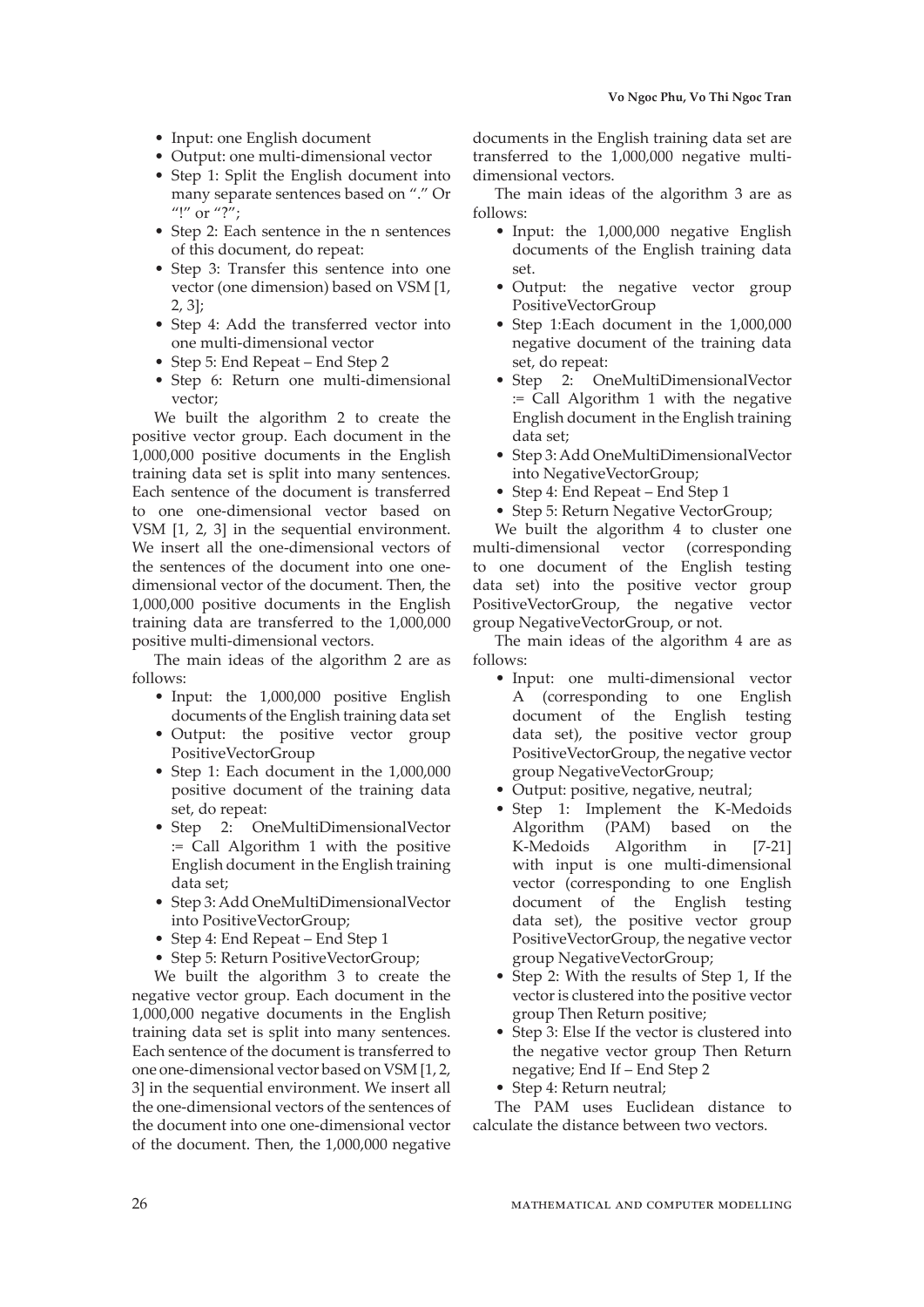## 4.2 A K-MEDOIDS ALGORITHM (PAM) IN A PARALLEL NETWORK ENVIRONMENT

In Figure 5, all documents of both the English testing data set and the English training data set are transferred into all the multi-dimensional vectors in the Cloudera parallel network environment. With the 2,000,000 documents of the English training data set, we transferred them into the 2,000,000 multi-dimensional vectors by using Hadoop Map (M) /Reduce (R) in the Cloudera parallel network environment with the purpose of shortening the execution time of this task. The 1,000,000 positive

documents of the English training data set are transferred into the 1,000,000 positive vectors in the Cloudera parallel system and are called the positive vector group. The 1,000,000 negative documents of the English training data set are transferred into the 1,000,000 negative vectors in the Cloudera parallel system and are called the negative vector group. Besides, the 1,000,000 documents of the English testing data set are transferred to the 1,000,000 multidimensional vectors by using Hadoop Map (M) /Reduce (R) in the Cloudera parallel network environment with the purpose of shortening the execution time of this task.



FIGURE 5 Overview of transferring all English documents into the multi-dimensional vectors in the Cloudera distributed system

This part is done as follows in Figure 6, below. In the Cloudera distributed network environment, by using the PAM, one multidimensional vector (called A) of one document in the English testing data set is clustered into the positive vector group or the negative vector group. The document (corresponding to A) is the positive polarity if A is clustered

into the positive vector group. The document (corresponding to A) is the negative polarity if A is clustered into the negative vector group. The document (corresponding to A) is the neutral polarity if A is not clustered into both the positive vector group and the negative vector group.

An overview of transferring each English



FIGURE 6 A K-Medoids Algorithm (PAM) in the Parallel Network Environment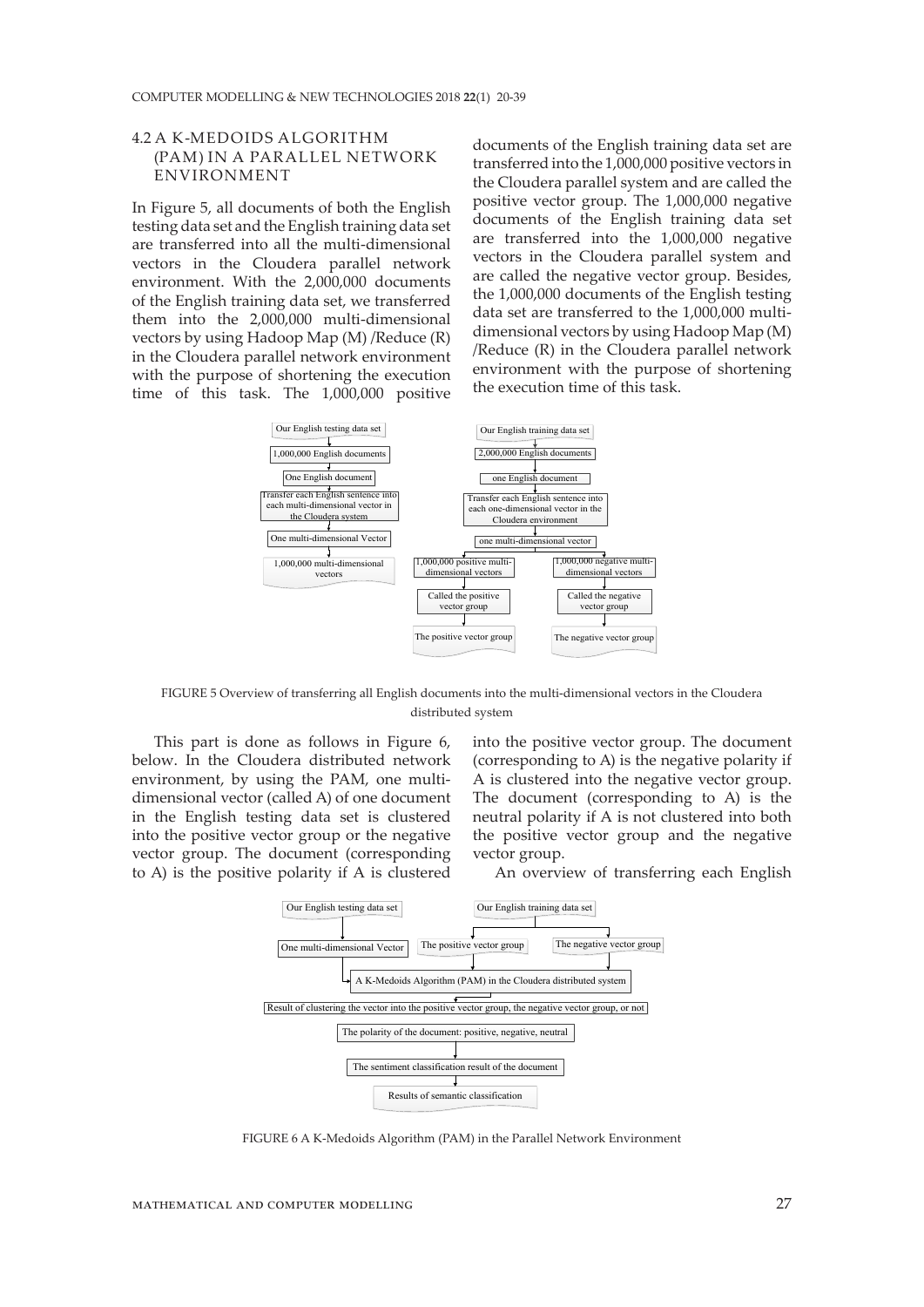sentence into one vector in the Cloudera network environment is follows in Figure 7.

In Figure 7, transferring each English document into one vector in the Cloudera network environment includes two phases: Map (M) phases and Reduce (R) phases. Input of the Map phase is one document and Output of the Map phase is many components of a vector which corresponds to the document. One document, input into Hadoop Map (M), is split into many sentences. Each sentence in the English document is transferred into one onedimensional vector based on VSM [1, 2, 3]. This is repeated for all the sentences of the document until all the sentences are transferred into all

the one-dimensional vectors of the document. After finishing to transfer each sentence of the document into one one-dimensional vector, the Map phase of Cloudera automatically transfers the one-dimensional vector into the Reduce phase.

In Figure 7, the input of the Reduce phase is the output of the Map phase, and this input comprises many components (many onedimensional vector) of a multi-dimensional vector. The output of the Reduce phase is a multi-dimensional vector which corresponds to the document. In the Reduce phase of Cloudera, those components of the vector are built into one multi-dimensional vector.



FIGURE 7 Overview of transforming each English sentence into one vector in Cloudera

The 1,000,000 documents of the English testing data set are transferred into the 1,000,000 multi-dimensional vectors based on Figure 7.

The PAM in the Cloudera parallel network environment has two main phases: the first main phase is Hadoop Map (M) phase in Cloudera and the second main phase is Hadoop Reduce (R) phase in Cloudera. In the Map phase of Cloudera, the input of the phase is the multi-dimensional vector of one English document (which is classified), the positive vector group, the negative vector group; and the output of the phase is the clustering results of the multi-dimensional vector of the document to the positive vector group or the negative vector group, or not. With the Reduce phase of the Cloudera, the input of the phase is the output of the Map phase of the Cloudera and this input is the clustering results of the multi-dimensional vector of the document to

the positive vector group or the negative vector group or not; and the output of the phase is the sentiment classification result of the document into the positive polarity, the negative polarity, or the neutral polarity. In the Reduce phase, the document is classified as the positive emotion if the multi-dimensional vector is clustered into the positive vector group; the document is classified as the negative semantic if the multi-dimensional vector into the negative vector group; and the document is classified as the neutral sentiment if the multi-dimensional vector is not clustered into the positive vector group, or the negative vector group, or not.

#### *4.2.1 Hadoop map (M)*

This phase is done as illustrated in Figure 8, below. The K-Medoids Algorithm (PAM) in Cloudera is based on the K-Medoids Algorithm in [7- 18]. The input is one multi-dimensional vector in the English testing data set, the positive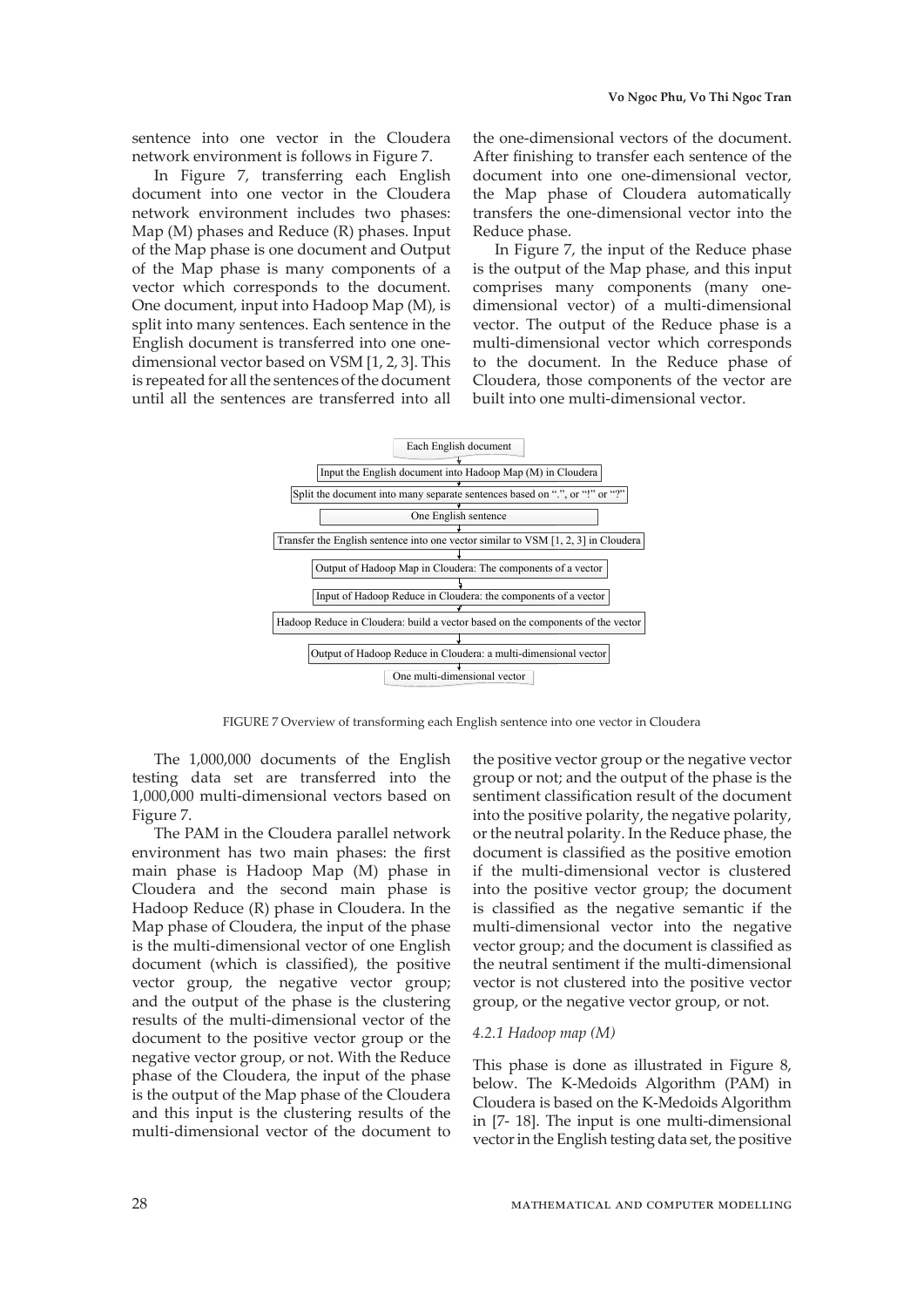vector group and the negative vector group of the English training data set. The output of the K-NN is the clustering results of the multidimensional vector into the positive vector group or the negative vector group, or not.

The main ideas of the PAM (k: the number of clusters; D: the training data set) are as follows:

- 1. Arbitrarily choose k objects in D as the initial representative objects or seeds;
- 2. repeat:
- 3. assign each remaining object to the cluster with the nearest representative object;
- 4. randomly select a non-representative

object, Orandomm;

- 5. compute the total cost, S, of swapping representative object, Oj, with Orandom;
- 6. if S < 0 Then swap Oj with Orandom to form the new set of k representative objects;
- 7. until no change;

The PAM uses Euclidean distance to calculate the distance between two vectors

After finishing to cluster the multidimensional vector into the positive vector group, or the negative vector group, or not, Hadoop Map transfers this results into Hadoop Reduce in the Cloudera system.



FIGURE 8 Overview of the PAM in Hadoop Map (M) in Cloudera

#### *4.2.2 Hadoop reduce (R)*

This phase is done as illustrated below in Figure 9. After receiving the clustering result of Hadoop Map, Hadoop Reduce labels the semantics polarity for the multi-dimensional vector which is classified. Then, the output of Hadoop Reduce will return the semantics polarity of one document (corresponding to the multi-dimensional vector) in the English

testing data set. One document is the positive polarity if the multi-dimensional vector is clustered into the positive vector group. One document is the negative polarity if the multi-dimensional vector is clustered into the negative vector group. One document is the neutral polarity if the multi-dimensional vector is not clustered into both the positive vector group and the negative vector group.



FIGURE 9 Overview of Hadoop Reduce (R) in Cloudera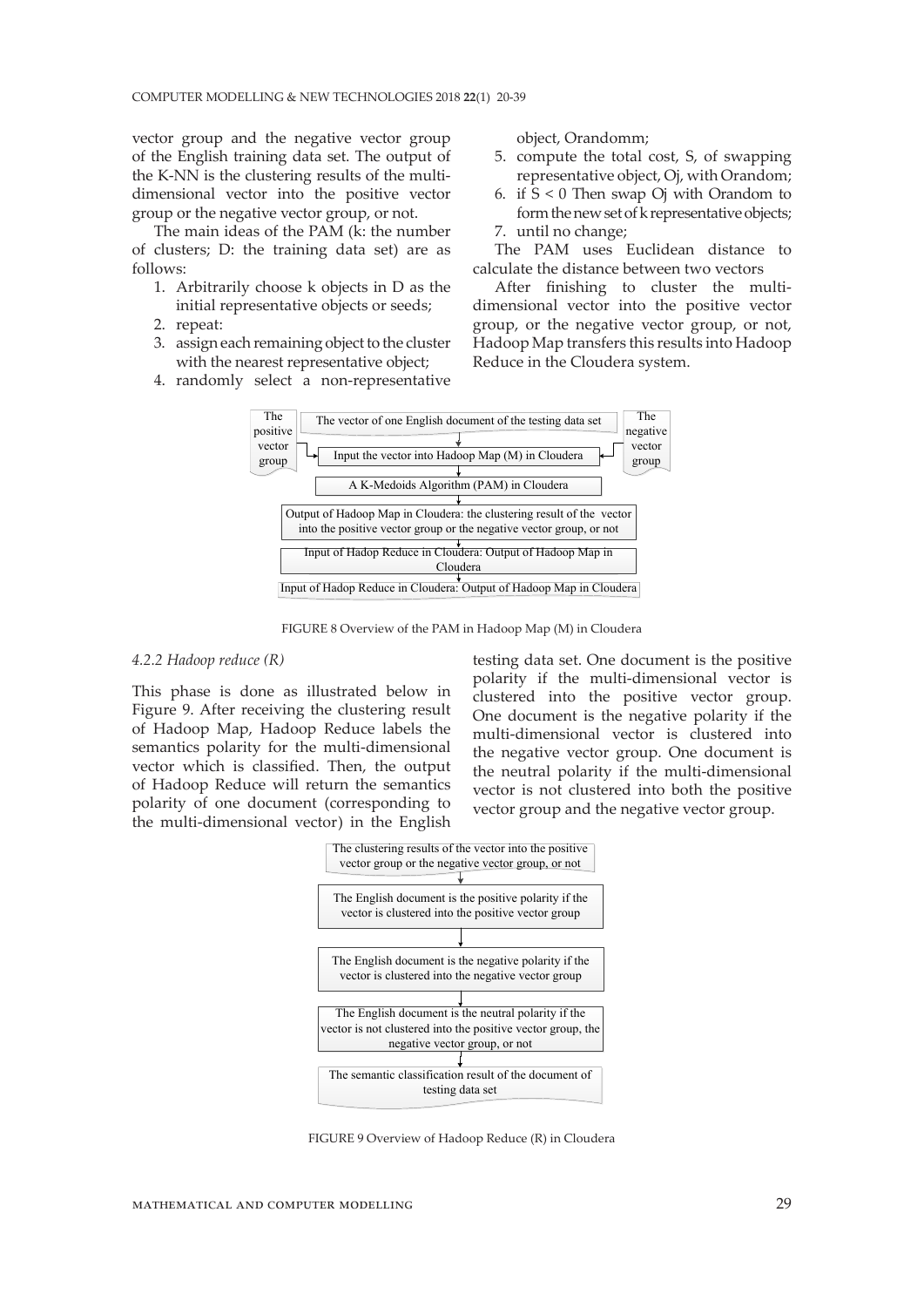#### **5 Experiment**

We have measured an Accuracy (A) to calculate the accuracy of the results of emotion classification. A Java programming language is used for programming to save data sets, implementing our proposed model to classify the 1,000,000 documents of the testing data set. To implement the proposed model, we have already used Java programming language to save the English training data set and the English testing data set and to save the results of emotion classification.

The sequential environment in this research includes 1 node (1 server). The Java language is used in programming the PAM. The conFigureuration of the server in the sequential environment is: Intel® Server Board S1200V3RPS, Intel® Pentium® Processor G3220 (3M Cache, 3.00 GHz), 2GB PC3-10600 ECC 1333 MHz LP Unbuffered DIMMs. The operating system of the server is: Cloudera. We perform the PAM in the Cloudera parallel network environment; this Cloudera system includes 9 nodes (9 servers). The Java language is used in programming the application of the K-NN in the Cloudera. The conFigureuration of each server in the Cloudera system is: Intel® Server Board S1200V3RPS, Intel® Pentium® Processor G3220 (3M Cache, 3.00 GHz), 2GB PC3-10600 ECC 1333 MHz LP Unbuffered DIMMs. The operating system of each server in the 9 servers is: Cloudera. All 9 nodes have the same conFigureuration information.

The results of the 1,000,000 documents of the English testing data set to test are presented in Table 1 below.

The accuracy of the emotional classification 1,000,000 documents in the English testing data set is shown in Table 2 below.

In Table 3 below, the average time of the classification of our new model for the 1,000,000 English documents in testing data set are displayed

#### **6 Conclusion**

Although our new model has been tested on our English data set, it can be applied to many other languages. In this paper, our model has been tested on the 1,000,000 English documents of the testing data set in which the data sets are small. However, our model can be applied to larger data sets with millions of English documents in the shortest time.

In this work, we have proposed a new model to classify sentiment of English documents

using the K-Medoids Algorithm (PAM) with Hadoop Map  $(M)$  /Reduce  $(R)$  in the Cloudera parallel network environment. With our proposed new model, we have achieved 85.98% accuracy of the testing data set. Until now, not many studies have shown that the clustering methods can be used to classify data. Our research shows that clustering methods are used to classify data and, in particular, can be used to classify emotion in text.

In Table 3, the average time of the semantic classification of the K-Medoids Algorithm (PAM) in the sequential environment is 5,267,195 seconds /1,000,000 English documents and it is greater than the average time of the emotion classification of the PAM in the Cloudera parallel network environment – 3 nodes which is 1,688,939 seconds /1,000,000 English documents. The average time of the emotion classification of the PAM in the Cloudera parallel network environment – 9 nodes, which is 584,647 seconds /1,000,000 English documents, is the shortest time. Besides, The average time of the emotion classification of the PAM in the Cloudera parallel network environment – 6 nodes is 868,384 seconds /1,000,000 English documents

The execution time of the PAM in the Cloudera is dependent on the performance of the Cloudera parallel system and also dependent on the performance of each server on the Cloudera system.

The proposed model has many advantages and disadvantages. Its positives are as follows: It uses the K-Medoids Algorithm (PAM) to classify semantics of English documents based on sentences. The proposed model can process millions of documents in the shortest time. This study can be performed in distributed systems. It can be applied to other languages. Its negatives are as follows: It has a low rate of accuracy. It costs too much and takes too much time to implement this proposed model.

To understand the scientific values of this research, we have compared our model's results with many studies in the tables below.

In Table 4 and Table 5 below, we compare our model's results with the studies in [1, 2, 3].

In Table 6 and Table 7 below, we compare our model's results with the works related to the K-Medoids Algorithm (PAM) in [7 - 21].

In Table 8 and Table 9 below, we compare our model's results with the latest research on sentiment classification (or sentiment analysis or opinion mining) in [22 - 27].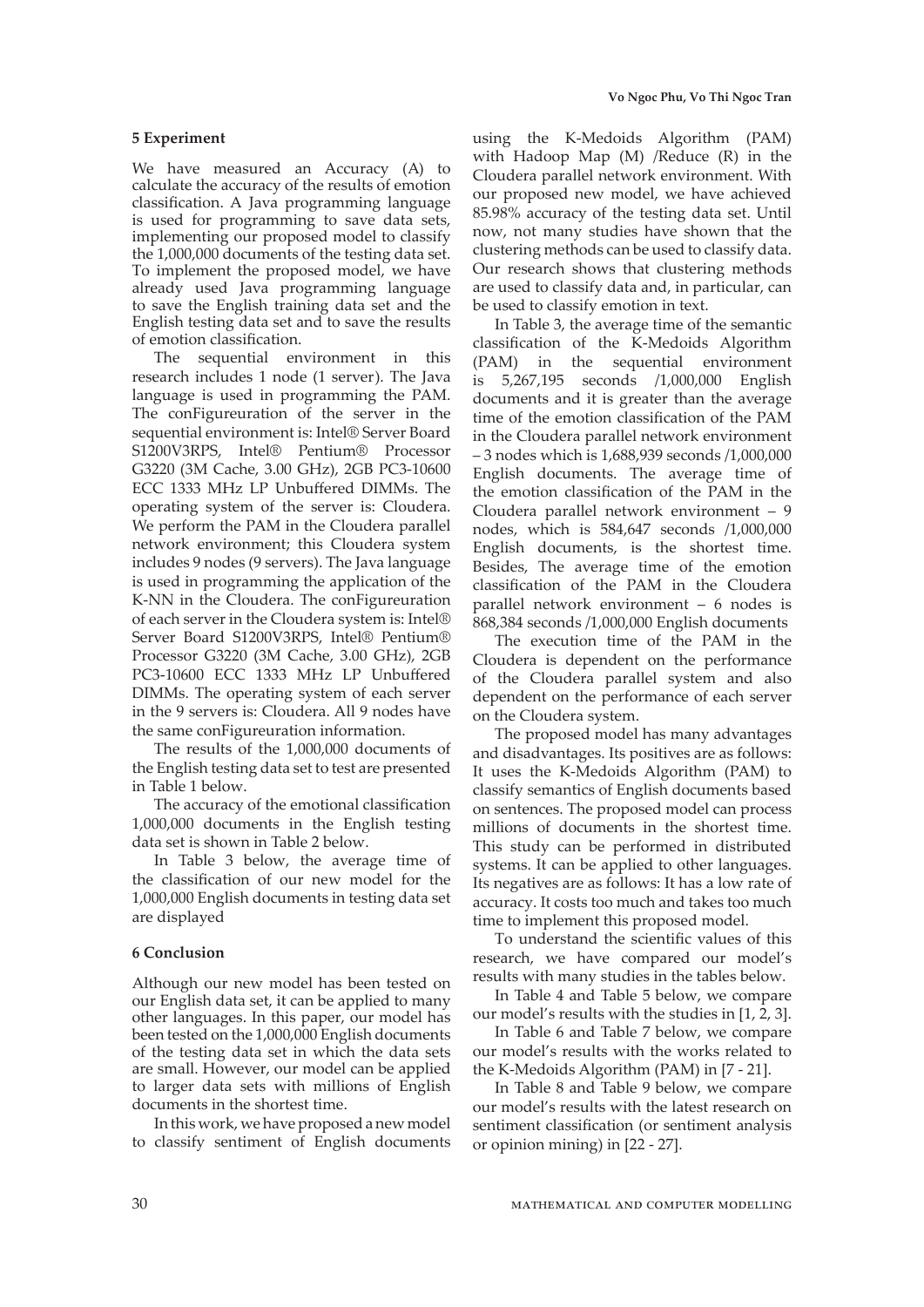## **References**

- [1] Singh Vaibhav Kant, Singh Vinay Kumar 2015 Vector Space Model: An Information Retrieval System *Int. J. Adv. Engg. Res. Studies/IV/II/Jan.-March, 2015* 141-3
- [2] Carrera-Trejo V, Sidorov G, Miranda-Jiménez S, Moreno Ibarra M, Martínez R C 2015 Latent Dirichlet Allocation complement in the vector space model for Multi-Label Text Classification *International Journal of Combinatorial Optimization Problems and Informatics* **6**(1) 7-19
- [3] Soucy P, Mineau G W 2015 Beyond TFIDF Weighting for Text Categorization in the Vector Space Model *Proceedings of the 19th International Joint Conference on Artificial Intelligence, USA* 1130-5
- [4] *Hadoop* 2017 http://hadoop.apache.org
- [5] *Apache* 2017 http://apache.org
- [6] *Cloudera* 2017 http://www.cloudera.com
- [7] Park Hae-Sang, Jun Chi-Hyuck 2009 A simple and fast algorithm for K-medoids clustering *Expert Systems with Applications* **36**(2): 2 3336-41 https://doi. org/10.1016/j.eswa.2008.01.039
- [8] Krishnapuram R, Joshi A, Yi Liyu 1999 A fuzzy relative of the k-medoids algorithm with application to web document and snippet clustering. *Fuzzy Systems Conference Proceedings, 1999. FUZZ-IEEE '99. 1999 IEEE International* DOI: 10.1109/FUZZY.1999.790086, Seoul, South Korea, South Korea
- [9] Velmurugan T, Santhanam T 2010 Computational Complexity between K-Means and K-Medoids Clustering Algorithms for Normal and Uniform Distributions of Data Points *Journal of Computer Science* **6**(3) 363-8 ISSN 1549-3636
- [10] Zhang Q, Couloigner I 2005 A New and Efficient K-Medoid Algorithm for Spatial Clustering *International Conference on Computational Science and Its Applications (ICCSA 2005): Computational Science and Its Applications – ICCSA 2005* 181-9
- [11] Sheng W, Liu X 2006 A genetic k-medoids clustering algorithm *Journal of Heuristics* **12**(6) 447–66
- [12] Cao D, Yang B 2010 An improved k-medoids clustering algorithm *The 2nd International Conference on Computer and Automation Engineering (ICCAE)* DOI: 10.1109/ICCAE.2010.5452085, Singapore
- [13] Reynolds A P, Richards G, de la Iglesia B, Rayward-Smith V J 2006 Clustering Rules: A Comparison of Partitioning and Hierarchical Clustering Algorithms *Journal of Mathematical Modelling and Algorithms* **5**(4) 475–504
- [14] Vijaya P A, Narasimha Murty M, Subramanian D K 2004 Leaders–Subleaders: An efficient hierarchical clustering algorithm for large data sets. *Pattern Recognition Letters* **25**(4) 505-13 https://doi. org/10.1016/j.patrec.2003.12.013
- [15] Zadegan S M R, Mirzaie M, Sadoughi F 2013 Ranked k-medoids: A fast and accurate rank-based partitioning algorithm for clustering large datasets *Knowledge-Based Systems* **39** 133-43 https://doi. org/10.1016/j.knosys.2012.10.012
- [16] Lamiaa Fattouh Ibrahim 2005 Using of clustering algorithm CWSP-PAM for rural network planning *Third International Conference on Information Technology and Alications, 2005. ICITA 2005k* DOI: 10.1109/ ICITA.2005.300, Sydney, NSW, Australia
- [17] Ibrahim L F 2006 Using of Clustering and Ant-Colony Algorithms CWSP-PAM-ANT in Network Planning *International Conference on Digital Telecommunications*,

*ICDT '06* DOI: 10.1109/ICDT.2006.77, Cote d'Azur, France

- [18] Arantes Paterlini A, Nascimento M A, Traina Jr. C 2011 Using Pivots to Speed-Up k-Medoids Clustering *Journal of Information and Data Management* **2**(2)
- [19] Chu S-C, Roddick J F, Pan J-S 2002 An Incremental Multi-Centroid, Multi-Run Sampling Scheme for K-medoids-based Algorithms *WIT Transactions on Information and Communication Technologies* 10.2495/ DATA020531, 28
- [20] Zhu Ying-ting, Wang Fu-zhang, Shan Xing-hua, Lv Xiao-yan 2014 K-medoids clustering based on MapReduce and optimal search of medoids *9th International Conference on Computer Science & Education (ICCSE)* DOI: 10.1109/ICCSE.2014.6926527, Vancouver, BC, Canada
- [21] Patel A, Singh P 2013 New Approach for K-mean and K-medoids Algorithm *International Journal of Computer Applications Technology and Research* **2**(1) 1-5 ISSN: 2319–8656
- [22] Agarwal B, Mittal N 2016 Machine Learning Approach for Sentiment Analysis *Prominent Feature Extraction for Sentiment Analysis* pISBN 978-3-319- 25341-1, 10.1007/978-3-319-25343-5\_3, 21-45
- [23] Agarwal B, Mittal N 2016 Semantic Orientation-Based Approach for Sentiment Analysis *Prominent Feature Extraction for Sentiment Analysis* pISBN 978-3- 319-25341-1, 10.1007/978-3-319-25343-5\_6, 77-88
- [24] Canuto S, Marcos A, Gonçalves, Benevenuto F 2016 Exploiting New Sentiment-Based Meta-level Features for Effective Sentiment Analysis *Proceedings of the Ninth ACM International Conference on Web Search and Data Mining (WSDM '16)* 53-62 New York USA
- [25] Ahmed S, Danti A 2016 Effective Sentimental Analysis and Opinion Mining of Web Reviews Using Rule Based Classifiers *Computational Intelligence in Data Mining* 1 pISBN 978-81-322-2732-8, DOI 10.1007/978- 81-322-2734-2\_18, 171-9, India
- [26] Vo Ngoc Phu, Phan Thi Tuoi 2014 Sentiment classification using Enhanced Contextual Valence Shifters *International Conference on Asian Language Processing (IALP)* 224-9
- [27] Vo Thi Ngoc Tran, Vo Ngoc Phu, Phan Thi Tuoi 2014 Learning More Chi Square Feature Selection to Improve the Fastest and Most Accurate Sentiment Classification *The Third Asian Conference on Information Systems (ACIS 2014)*
- [28] Vo Ngoc Phu, Vo Thi Ngoc Chau, Vo Thi Ngoc Tran, Nguyen Duy Dat 2017 A Vietnamese adjective emotion dictionary based on exploitation of Vietnamese language characteristics *Artificial Intelligence Review* DOI 10.1007/s10462-017-9538-6, 1-69
- [29] Nguyen Duy Dat, Vo Ngoc Phu, Vo Thi Ngoc Tran, Vo Thi Ngoc Chau 2017 STING Algorithm used English Sentiment Classification in A Parallel Environment *International Journal of Pattern Recognition and Artificial Intelligence*
- [30] Vo Ngoc Phu, Nguyen Duy Dat, Vo Thi Ngoc Tran, Vo Thi Ngoc Tran 2016 Fuzzy C-Means for English Sentiment Classification in a Distributed System *International Journal of Applied Intelligence (APIN)* DOI: 10.1007/s10489-016-0858-z, 1-22
- [31] Vo Ngoc Phu, Vo Thi Ngoc Chau, Vo Thi Ngoc Tran, Nguyen Duy Dat 2017 A Vietnamese adjective emotion dictionary based on exploitation of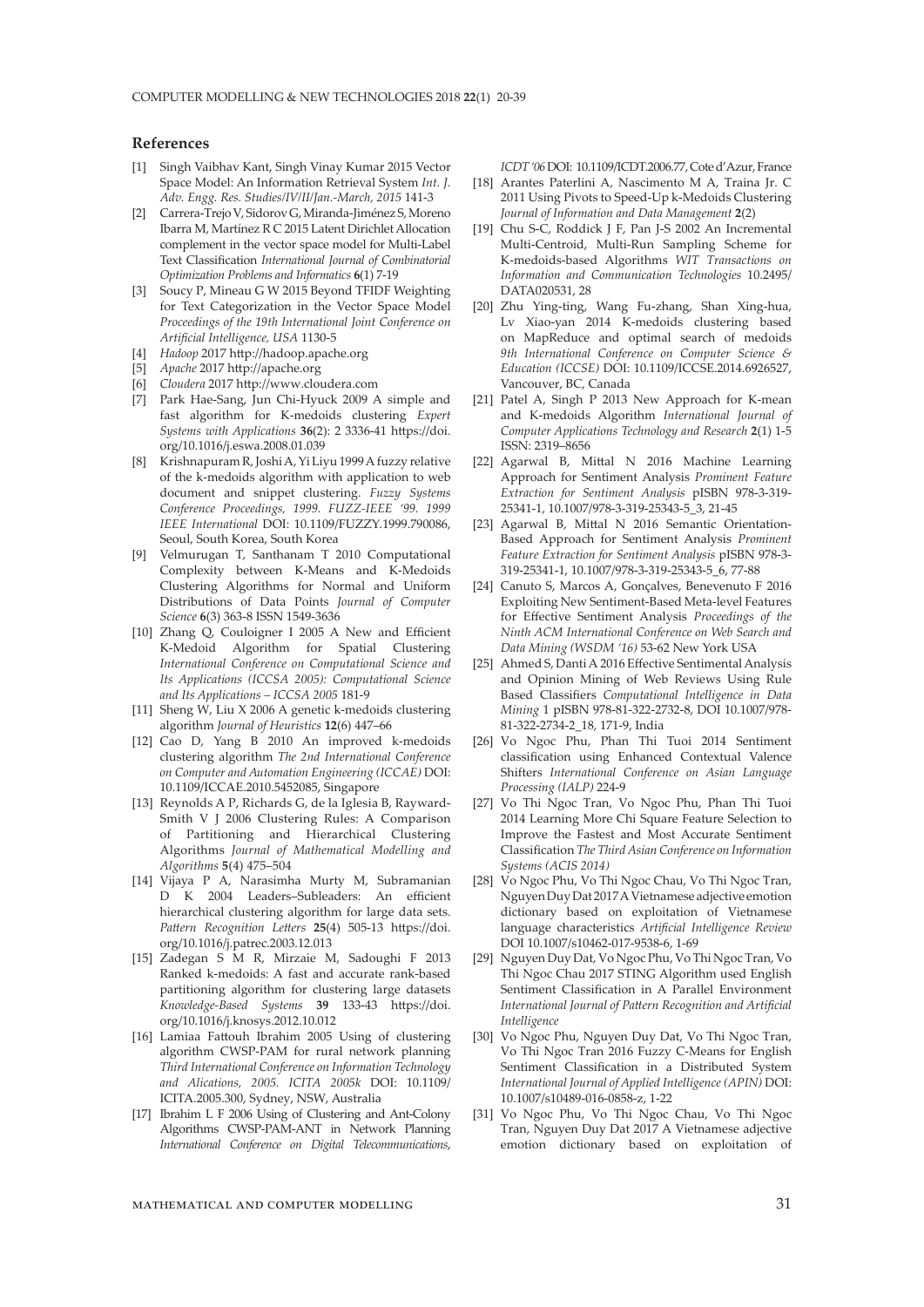Vietnamese language characteristics *International Journal of Artificial Intelligence Review (AIR)* doi:10.1007/s10462-017-9538-6, 1-67

- [32] Vo Ngoc Phu, Vo Thi Ngoc Chau, Vo Thi Ngoc Tran, Nguyen Duy Dat, Tuan A. Nguyen 2017 STING Algorithm used English Sentiment Classification in A Parallel Environment *International Journal of Pattern Recognition and Artificial Intelligence* 31(7) DOI: 10.1142/S0218001417500215, 30 pages
- [33] Phu Vo Ngoc, Chau Vo Thi Ngoc, Tran Vo THi Ngoc, Dat Nguyen Duy 2017 A C4.5 algorithm for english emotional classification, *Evoling Systems* 1-27 doi:10.1007/s12530-017-9180-1
- [34] Vo Ngoc Phu, Vo Thi Ngoc Chau, Nguyen Duy Dat, Vo Thi Ngoc Tran, Tuan A. Nguyen 2017 A Valences-Totaling Model for English Sentiment Classification *Knowledge and Information Systems* DOI: 10.1007/ s10115-017-1054-0, 30 pages
- [35] Vo Ngoc Phu, Vo Thi Ngoc Chau, Vo Thi Ngoc Tran 2017 Shifting Semantic Values of English Phrases for

## **Appendices**

Table 1: The results of the 1,000,000 English documents in the testing data set.

Table 2: The accuracy of our new model for the 1,000,000 English documents in the testing data set.

Table 3: Average time of the classification of our new model for the 1,000,000 English documents in testing data set.

Table 4: Comparisons of our model's results with the works in [1-3].

Table 5: Comparisons of our model's advantages and disadvantages with the works in [1-3].

Table 6: Comparisons of our model's results

Classification *International Journal of Speech Technology (IJST)* 10.1007/s10772-017-9420-6, 28 pages

- [36] Vo Ngoc Phu, Vo Thi Ngoc Chau, Vo Thi Ngoc Tran 2017 SVM for English Semantic Classification in Parallel Environment *International Journal of Speech Technology (IJST)* 10.1007/s10772-017-9421-5, 31 pages
- [37] Vo Ngoc Phu, Vo Thi Ngoc Chau, Vo Thi Ngoc Tran, Nguy Duy Dat, Khanh Ly Doan Duy 2017 A Valence-Totaling Model for Vietnamese Sentiment Classification *International Journal of Evolving Systems (EVOS)* DOI: 10.1007/s12530-017-9187-7, 49 pages
- [38] Vo Ngoc Phu, Vo Thi Ngoc Tran, Vo Thi Ngoc Chau, Dat Nguyen Duy, Khanh Ly Doan Duy 2017 Semantic lexicons of English nouns for classification *Evolving Systems* DOI: 10.1007/s12530-017-9188-6
- [39] Vo Ngoc Phu, Vo Thi Ngoc Tran, Vo Thi Ngoc Chau, Nguyen Duy Dat, Khanh Ly Doan Duy 2017 A Decision Tree using ID3 Algorithm for English Semantic Analysis *International Journal of Speech Technology (IJST)* DOI: 10.1007/s10772-017-9429-x, 23 pages

with the works related to the K-Medoids Algorithm (PAM) in [7-18].

Table 7: Comparisons of our model's merits and demerits with the works related to the K-Medoids Algorithm (PAM) in [7-21].

Table 8: Comparisons of our model with the latest sentiment classification models (or the latest sentiment classification methods) in [22-27].

Table 9: Comparisons of our model's positives and negatives with the latest sentiment classification models (or the latest sentiment classification methods) in [22-27].

TABLE 1 The results of the 1,000,000 English documents in the testing data set

|          | <b>Testing Dataset</b> | <b>Correct Classification</b> | <b>Incorrect Classification</b> |
|----------|------------------------|-------------------------------|---------------------------------|
| Negative | 500,000                | 428.714                       | 71.286                          |
| Positive | 500,000                | 430.786                       | 69,214                          |
| Summary  | 1,000,000              | 859,500                       | 140,500                         |

TABLE 2 The accuracy of our new model for the 1,000,000 English documents in the testing data set

| <b>Proposed Model</b> | Class                | Accuracy |
|-----------------------|----------------------|----------|
| Our new model         | Negative<br>Positive | 85.95%   |

TABLE 3 Average time of the classification of our new model for the 1,000,000 English documents in testing data set

|                                                                                 | Average time of the classification<br>$/1,000,000$ English documents |
|---------------------------------------------------------------------------------|----------------------------------------------------------------------|
| The K-Medoids Algorithm (PAM) in the sequential environment                     | 5,267,195 seconds                                                    |
| The K-Medoids Algorithm ( $PAM$ ) in the Cloudera distributed system $-3$ nodes | 1,688,939 seconds                                                    |
| The K-Medoids Algorithm ( $PAM$ ) in the Cloudera distributed system $-6$ nodes | 868,384 seconds                                                      |
| The K-Medoids Algorithm ( $PAM$ ) in the Cloudera distributed system $-9$ nodes | 584,647 seconds                                                      |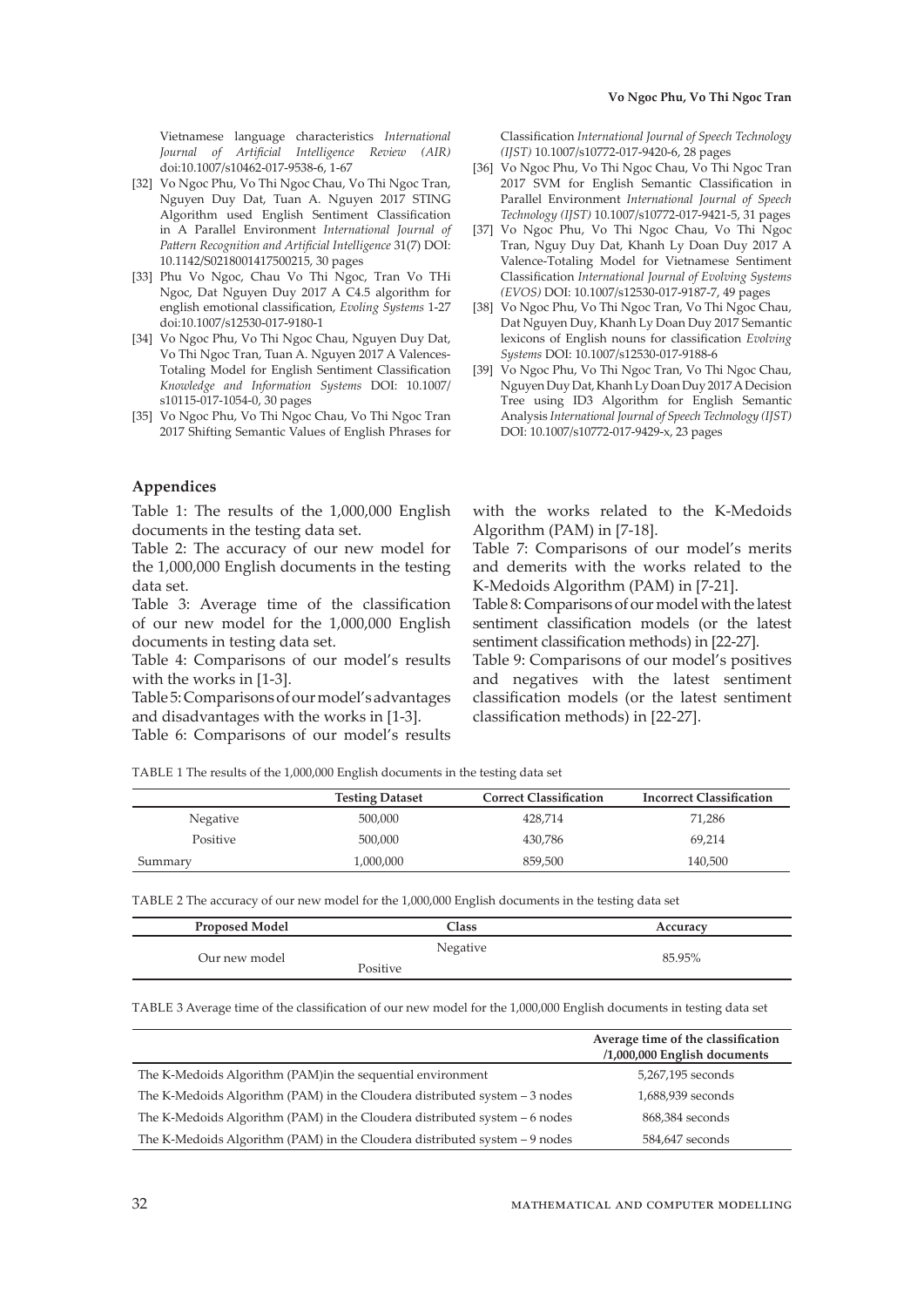| <b>Studies</b> | <b>PAM</b> | CT  | Sentiment<br>Classification | <b>PNS</b> | SD  | DT  | Language | VSM |
|----------------|------------|-----|-----------------------------|------------|-----|-----|----------|-----|
| $[1]$          | No         | No  | No                          | No         | Yes | No  | EL       | Yes |
| $[2]$          | No         | No  | Yes                         | No         | Yes | No  | EL       | Yes |
| [3]            | No         | No  | Yes                         | No         | Yes | Yes | EL       | Yes |
| Our work       | Yes        | Yes | Yes                         | Yes        | Yes | Yes | EL       | Yes |

TABLE 4 Comparisons of our model's results with the works in [1, 2, 3]

*Clustering technique: CT Parallel network system: PNS (distributed system) Special Domain: SD Depending on the training data set: DT Vector Space Model: VSM No Mention: NM English Language: EL*

TABLE 5 Comparisons of our model's advantages and disadvantages with the works in [1, 2, 3]

| Researches        | Approach                                                                                                                                                                                                  | Advantages                                                                                                                                                                                                                                                                                                                                                                                                                                                                                                                                                                                                                | <b>Disadvantages</b>                                                                                                                                                                                                                                                                                                                                                                                                                             |  |  |
|-------------------|-----------------------------------------------------------------------------------------------------------------------------------------------------------------------------------------------------------|---------------------------------------------------------------------------------------------------------------------------------------------------------------------------------------------------------------------------------------------------------------------------------------------------------------------------------------------------------------------------------------------------------------------------------------------------------------------------------------------------------------------------------------------------------------------------------------------------------------------------|--------------------------------------------------------------------------------------------------------------------------------------------------------------------------------------------------------------------------------------------------------------------------------------------------------------------------------------------------------------------------------------------------------------------------------------------------|--|--|
| $[1]$             | Examining the vector<br>space model, an<br>information retrieval<br>technique and its<br>variation                                                                                                        | In this work, the authors have given an<br>insider to the working of vector space<br>model techniques used for efficient retrieval<br>techniques. It is the bare fact that each system<br>has its own strengths and weaknesses.<br>What we have sorted out in the authors'<br>work for vector space modelling is that the<br>model is easy to understand and cheaper<br>to implement, considering the fact that the<br>system should be cost effective (i.e., should<br>follow the space/time constraint. It is also very<br>popular. Although the system has all these<br>properties, it is facing some major drawbacks. | The drawbacks are that the<br>system yields no theoretical<br>findings. Weights associated with<br>the vectors are very arbitrary, and<br>this system is an independent<br>system, thus requiring separate<br>attention. Though it is a<br>promising technique, the current<br>level of success of the vector<br>space model techniques used for<br>information retrieval are not able<br>to satisfy user needs and need<br>extensive attention. |  |  |
| $\lceil 2 \rceil$ | +Latent Dirichlet<br>allocation (LDA).<br>+Multi-label text<br>classification tasks<br>and apply various<br>feature sets.<br>+Several<br>combinations<br>of features, like<br>bi-grams and uni-<br>grams. | In this work, the authors consider multi-<br>label text classification tasks and apply<br>various feature sets. The authors consider<br>a subset of multi-labelled files of the<br>Reuters-21578 corpus. The authors use<br>traditional TF-IDF values of the features<br>and tried both considering and ignoring<br>stop words. The authors also tried several<br>combinations of features, like bi-grams and<br>uni-grams. The authors also experimented<br>with adding LDA results into vector<br>space models as new features. These last<br>experiments obtained the best results.                                    | No mention                                                                                                                                                                                                                                                                                                                                                                                                                                       |  |  |
| $[3]$             | The K-Nearest<br>Neighbours<br>algorithm for<br>English sentiment<br>classification in the<br>Cloudera distributed<br>system.                                                                             | In this study, the authors introduce a new<br>weighting method based on statistical<br>estimation of the importance of a word for a<br>specific categorization problem. One benefit<br>of this method is that it can make feature<br>selection implicit, since useless features of<br>the categorization problem considered get<br>a very small weight. Extensive experiments<br>reported in the work show that this new<br>weighting method improves significantly the<br>classification accuracy as measured on many<br>categorization tasks.                                                                           | Despite positive results in some<br>settings, GainRatio failed to<br>show that supervised weighting<br>methods are generally higher<br>than unsupervised ones. The<br>authors believe that ConfWeight<br>is a promising supervised<br>weighting technique that<br>behaves gracefully both with<br>and without feature selection.<br>Therefore, the authors advocate<br>its use in further experiments.                                           |  |  |
| Our work          |                                                                                                                                                                                                           | The K-Medoids Algorithm (PAM) for English sentiment classification in the Cloudera distributed system.<br>The advantages and disadvantages of the proposed model are shown in the Conclusion section.                                                                                                                                                                                                                                                                                                                                                                                                                     |                                                                                                                                                                                                                                                                                                                                                                                                                                                  |  |  |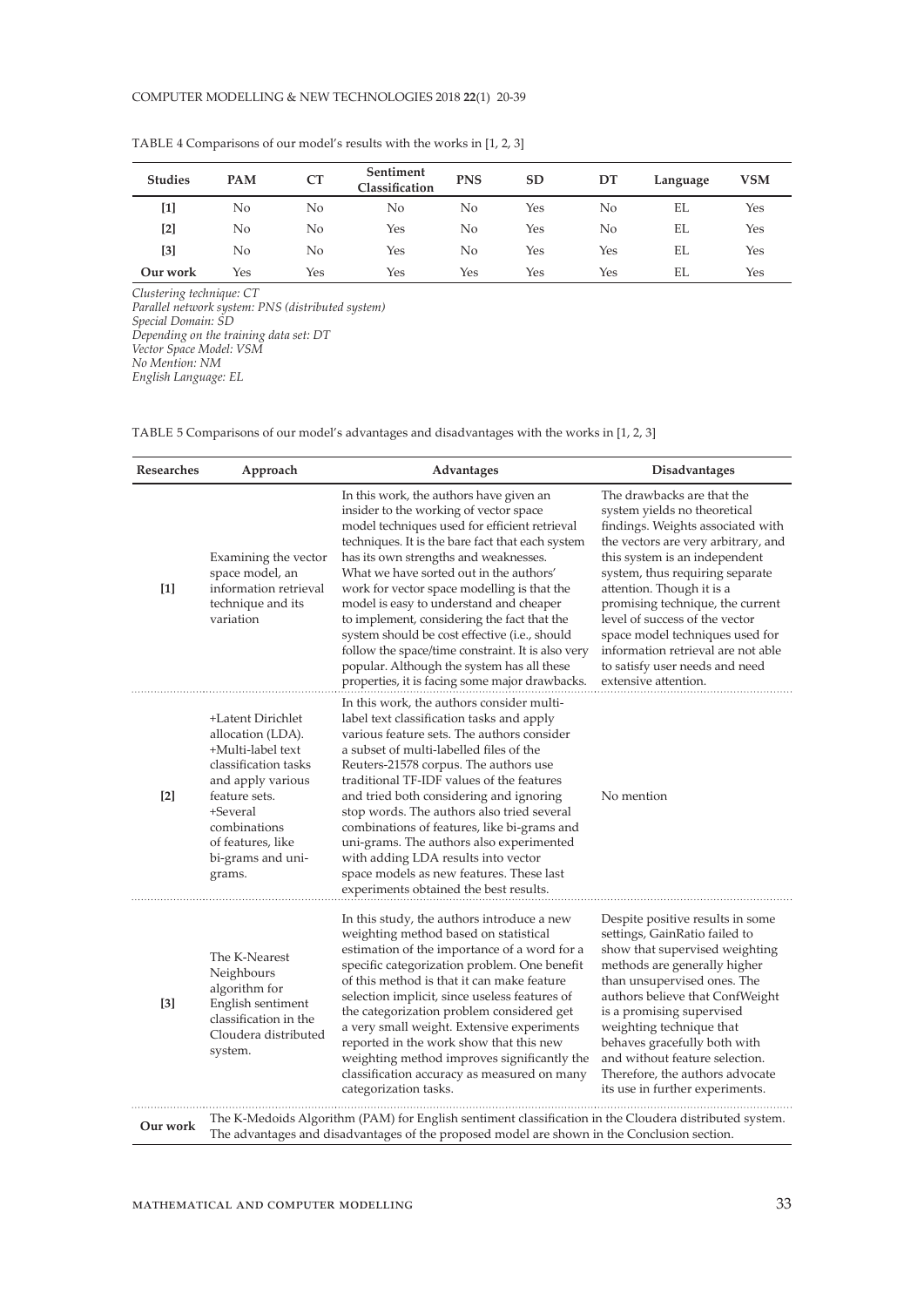| <b>Studies</b> | PAM | CT  | Sentiment<br>Classification | <b>PNS</b> | SD        | DT        | Language  | <b>VSM</b> |
|----------------|-----|-----|-----------------------------|------------|-----------|-----------|-----------|------------|
| $[7]$          | Yes | Yes | NM                          | NM         | <b>NM</b> | NM        | <b>NM</b> | NM         |
| [8]            | Yes | Yes | NM                          | NM         | <b>NM</b> | NM        | NM        | NM         |
| [9]            | Yes | Yes | NΜ                          | NM         | NM        | NΜ        | NΜ        | NM         |
| $[10]$         | Yes | Yes | NM                          | NM         | <b>NM</b> | <b>NM</b> | NM        | NM         |
| $[11]$         | Yes | Yes | NM                          | NM         | <b>NM</b> | <b>NM</b> | NM        | NM         |
| $[12]$         | Yes | Yes | NM                          | NM         | <b>NM</b> | <b>NM</b> | NM        | NM         |
| $[13]$         | Yes | Yes | NM                          | NM         | NM        | NM        | NM        | NM         |
| $[14]$         | Yes | Yes | NM                          | NM         | <b>NM</b> | NM        | NM        | NM         |
| $[15]$         | Yes | Yes | NM                          | NM         | <b>NM</b> | NM        | NM        | NM         |
| $[16]$         | Yes | Yes | NM                          | NM         | <b>NM</b> | NM        | NM        | NΜ         |
| $[17]$         | Yes | Yes | NΜ                          | NM         | NM        | NΜ        | NM        | NΜ         |
| $[18]$         | Yes | Yes | NM                          | NM         | <b>NM</b> | <b>NM</b> | NM        | NM         |
| $[19]$         | Yes | Yes | NM                          | NM         | NM        | NM        | <b>NM</b> | NM         |
| [20]           | Yes | Yes | NM                          | NM         | NM        | <b>NM</b> | NM        | NM         |
| $[21]$         | Yes | Yes | NM                          | NM         | <b>NM</b> | <b>NM</b> | NM        | NM         |
| Our work       | Yes | Yes | Yes                         | Yes        | Yes       | Yes       | EL        | Yes        |

TABLE 6 Comparisons of our model's results with the works related to the K-Medoids Algorithm (PAM) in [7-21]

TABLE 7 Comparisons of our model's merits and demerits with the works related to the K-Medoids Algorithm (PAM) in [7-21]

| Works             | Approach                                                                                                                                              | <b>Merits</b>                                                                                                                                                                                                                                                                                                                                                                                                                                                                                                                                                                                                                                                                                                                                                                                                                                                                                                                                                                                                                                                                       | <b>Demerits</b> |
|-------------------|-------------------------------------------------------------------------------------------------------------------------------------------------------|-------------------------------------------------------------------------------------------------------------------------------------------------------------------------------------------------------------------------------------------------------------------------------------------------------------------------------------------------------------------------------------------------------------------------------------------------------------------------------------------------------------------------------------------------------------------------------------------------------------------------------------------------------------------------------------------------------------------------------------------------------------------------------------------------------------------------------------------------------------------------------------------------------------------------------------------------------------------------------------------------------------------------------------------------------------------------------------|-----------------|
| $\lceil 7 \rceil$ | A simple and<br>fast algorithm for<br>K-medoids clustering                                                                                            | The proposed algorithm calculates the distance matrix once and uses<br>it for finding new medoids at every iterative step. To evaluate the<br>proposed algorithm, the authors use some real and artificial data<br>sets and compare with the results of other algorithms in terms of the<br>adjusted Rand index. Experimental results show that the proposed<br>algorithm takes a significantly reduced time in computation with<br>comparable performance against the partitioning around medoids.                                                                                                                                                                                                                                                                                                                                                                                                                                                                                                                                                                                 | No mention      |
| [8]               | A fuzzy relative of the<br>k-medoids algorithm<br>with application to<br>web document and<br>snippet clustering                                       | The objective functions are based on selecting c representative<br>objects (medoids) from the data set in such a way that the total<br>dissimilarity within each cluster is minimized. A comparison of<br>FCMdd with the relational fuzzy c-means algorithm shows that<br>FCMdd is much faster. The authors present examples of applications<br>of these algorithms to web document and snippet clustering.                                                                                                                                                                                                                                                                                                                                                                                                                                                                                                                                                                                                                                                                         | No mention      |
| [9]               | Computational<br>Complexity between<br>K-Means and<br>K-Medoids Clustering<br>Algorithms for<br>Normal and Uniform<br>Distributions of Data<br>Points | In this research, the most representative algorithms K-Means and<br>K-Medoids were examined and analysed based on their basic<br>approach. The best algorithm in each category was found out<br>based on their performance. The input data points are generated<br>by two ways, one by using normal distribution and another by<br>applying uniform distribution. Results: The randomly distributed<br>data points were taken as input to these algorithms and clusters are<br>found out for each algorithm. The algorithms were implemented<br>using JAVA language and the performance was analysed based<br>on their clustering quality. The execution time for the algorithms<br>in each category was compared for different runs. The accuracy<br>of the algorithm was investigated during different execution of<br>the program on the input data points. Conclusion: The average<br>time taken by K-Means algorithm is greater than the time taken<br>by K-Medoids algorithm for both the case of normal and uniform<br>distributions. The results proved to be satisfactory. | No mention      |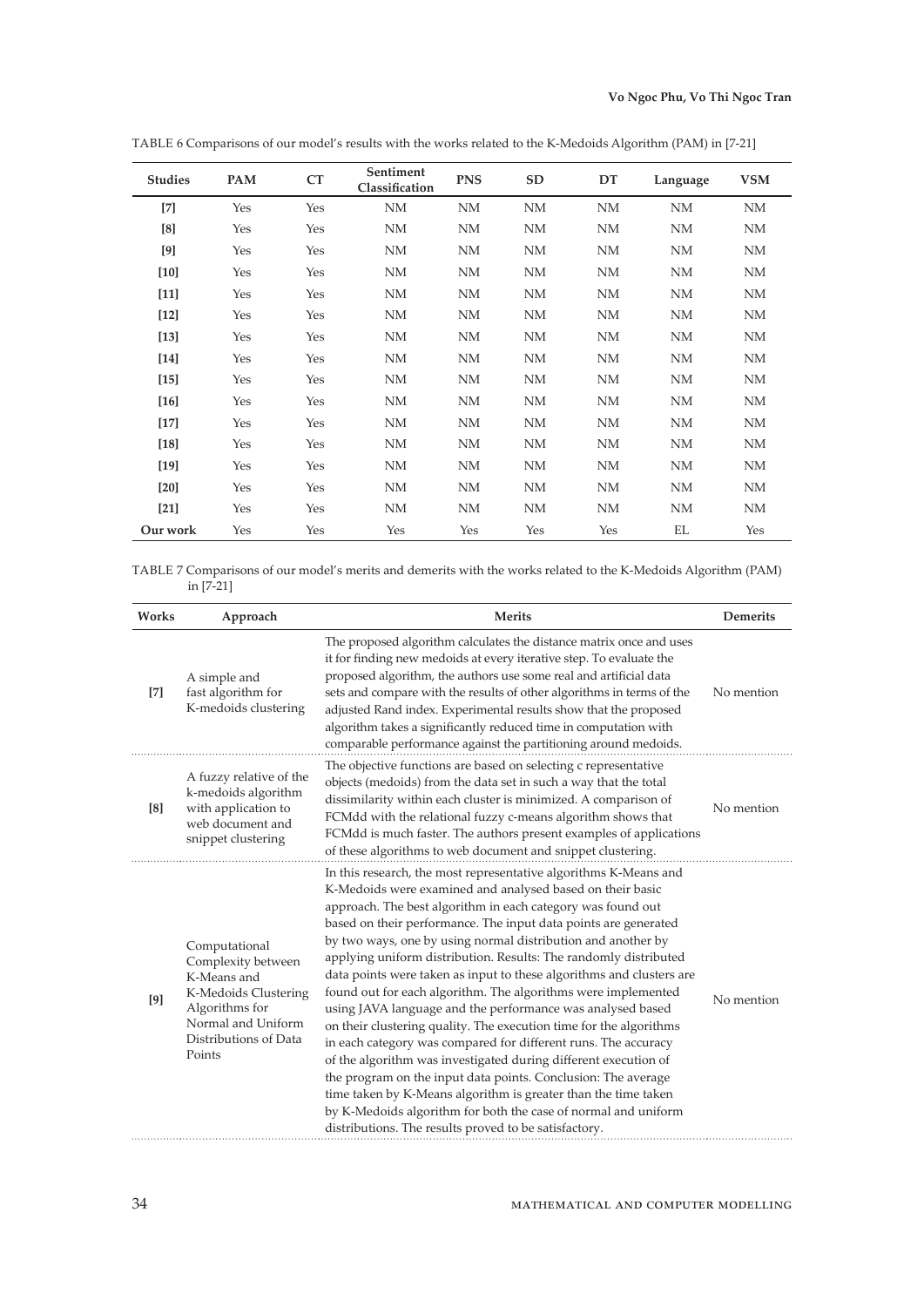#### COMPUTER MODELLING & NEW TECHNOLOGIES 2018 **22**(1) 20-39

| Works  | Approach                                                                                                          | <b>Merits</b>                                                                                                                                                                                                                                                                                                                                                                                                                                                                                                                                                                                                                                                                                                                                                                                                                                 | Demerits   |
|--------|-------------------------------------------------------------------------------------------------------------------|-----------------------------------------------------------------------------------------------------------------------------------------------------------------------------------------------------------------------------------------------------------------------------------------------------------------------------------------------------------------------------------------------------------------------------------------------------------------------------------------------------------------------------------------------------------------------------------------------------------------------------------------------------------------------------------------------------------------------------------------------------------------------------------------------------------------------------------------------|------------|
| $[10]$ | A New and Efficient<br>K-Medoid Algorithm<br>for Spatial Clustering                                               | The new algorithm utilizes the TIN of medoids to facilitate local<br>computation when searching for the optimal medoids. It is more<br>efficient than most existing k-medoids methods while retaining the<br>exact the same clustering quality of the basic k-medoids algorithm.<br>The application of the new algorithm to road network extraction<br>from classified imagery is also discussed and the preliminary results<br>are encouraging.                                                                                                                                                                                                                                                                                                                                                                                              | No mention |
| $[11]$ | A genetic k-medoids<br>clustering algorithm                                                                       | As a result the proposed algorithm can efficiently evolve<br>appropriate partitionings while making no a priori assumption<br>about the number of clusters present in the datasets. In the<br>experiments, the authors show the effectiveness of the proposed<br>algorithm and compare it with other related clustering methods.                                                                                                                                                                                                                                                                                                                                                                                                                                                                                                              | No mention |
| $[12]$ | An improved<br>k-medoids clustering<br>algorithm                                                                  | The authors can get k clusters from the root of the CF-Tree. This<br>algorithm improves obviously the drawbacks of the k-medoids<br>algorithm, such as the time complexity, scalability on large dataset,<br>and can't find the clusters of sizes different very much and the<br>convex shapes. Experiments show that this algorithm enhances the<br>quality and scalability of clustering                                                                                                                                                                                                                                                                                                                                                                                                                                                    | No mention |
| $[13]$ | Clustering Rules:<br>A Comparison<br>of Partitioning<br>and Hierarchical<br>Clustering Algorithms                 | This work describes the application of a number of different<br>clustering algorithms to these rules, in order to identify similar rules No mention<br>and to better understand the data.                                                                                                                                                                                                                                                                                                                                                                                                                                                                                                                                                                                                                                                     |            |
| $[14]$ | Leaders-Subleaders:<br>An efficient<br>hierarchical clustering<br>algorithm for large<br>data sets                | As an example, a two level clustering algorithm - 'Leaders-<br>Subleaders', an extension of the leader algorithm is presented.<br>Classification accuracy (CA) obtained using the representatives<br>generated by the Leaders-Subleaders method is found to be better<br>than that of using leaders as representatives. Even if more number<br>of prototypes are generated, classification time is less as only a part<br>of the hierarchical structure is searched.                                                                                                                                                                                                                                                                                                                                                                          | No mention |
| $[15]$ | Ranked k-medoids:<br>A fast and accurate<br>rank-based partitioning<br>algorithm for clustering<br>large datasets | Comparison between our algorithm and two other partitioning<br>algorithms is performed by using four well-known external<br>validation measures over seven standard datasets. The results for<br>the larger datasets show the superiority of the proposed algorithm<br>over two other algorithms in terms of speed and accuracy.                                                                                                                                                                                                                                                                                                                                                                                                                                                                                                              | No mention |
| $[16]$ | Using of clustering<br>algorithm CWSP-PAM<br>for rural network<br>planning                                        | In this research the partitioning around medoids (PAM)<br>original algorithm have been modified. Results demonstrate the<br>effectiveness and flexibility of the modifying algorithm in tackling<br>the important problem of rural network planning. Comparisons<br>with related work are presented showing the advantages of the<br>CWSP-PAM (Clustering with Shortest Path-PAM) algorithm<br>introduced in this work.                                                                                                                                                                                                                                                                                                                                                                                                                       | No mention |
| $[17]$ | Using of Clustering<br>and Ant-Colony<br>Algorithms CWSP-<br>PAM-ANT in Network<br>Planning                       | In the present survey, the CWSP-PAM algorithm is modified by<br>introducing the ant-colony-based algorithm in the second step of<br>the network planning process to find the optimal path between any<br>node and the corresponding switch node. Results demonstrate the<br>effectiveness and flexibility of the modifying algorithm in tackling<br>the important problem of network planning                                                                                                                                                                                                                                                                                                                                                                                                                                                 | No mention |
| $[18]$ | Using Pivots to<br>Speed-Up k-Medoids<br>Clustering                                                               | The authors target the class of k-medoids algorithms in general, and<br>propose a technique that selects a well-positioned subset of central<br>elements to serve as the initial set of medoids for the clustering<br>process. The authors' technique leads to a substantially smaller<br>amount of distance calculations, thus improving the algorithm's<br>efficiency when compared to existing methods, without sacrificing<br>effectiveness. A salient feature of our proposed technique is that it<br>is not a new k-medoid clustering algorithm per se, rather, it can be<br>used in conjunction with any existing clustering algorithm that is<br>based on the k-medoid paradigm. Experimental results, using both<br>synthetic and real datasets, confirm the efficiency, effectiveness and<br>scalability of the proposed technique. | No mention |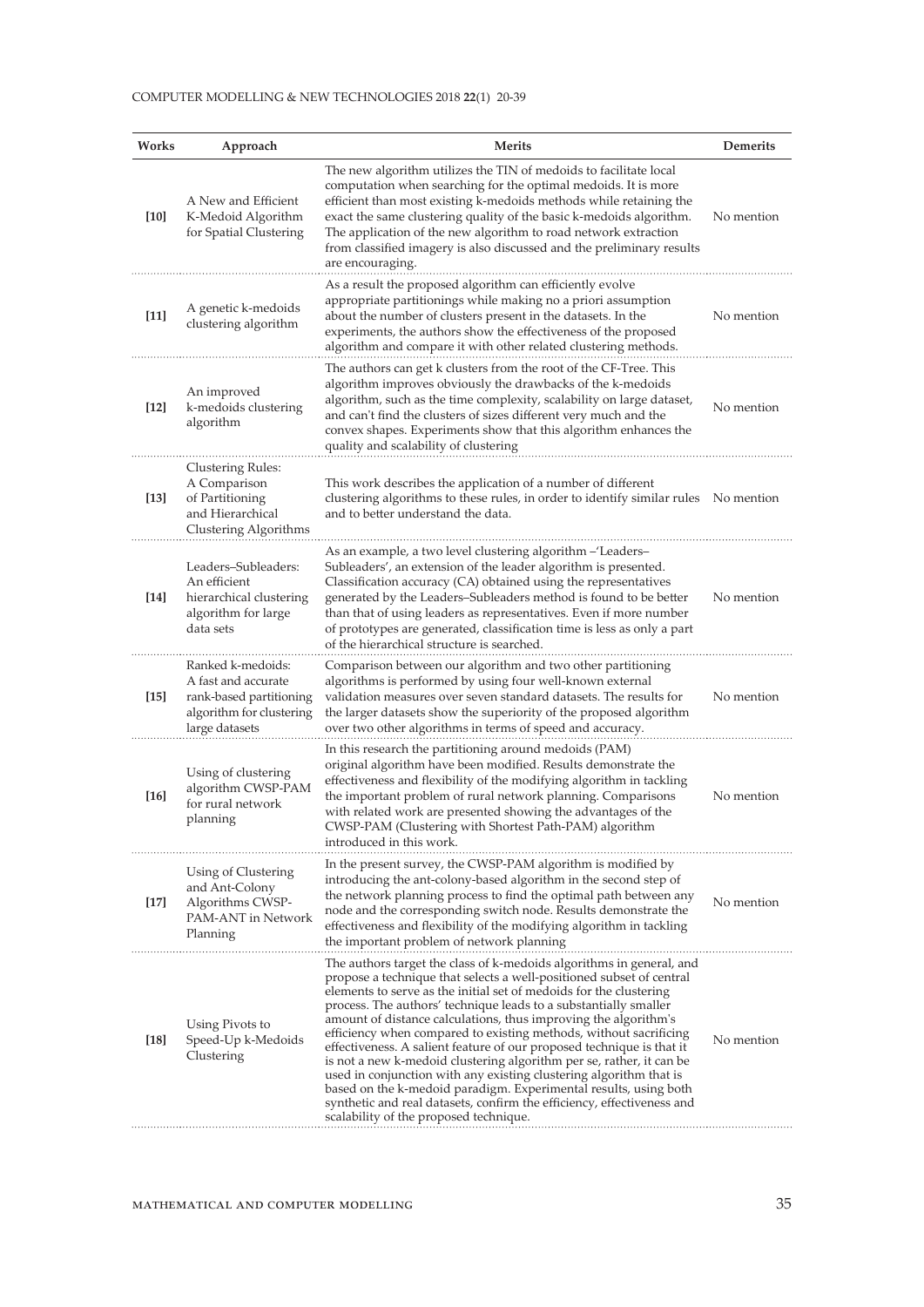## **Vo Ngoc Phu, Vo Thi Ngoc Tran**

| Works       | Approach                                                                                             | <b>Merits</b>                                                                                                                                                                                                                                                                                                                                                                                                                                                                                                                                                                                                                                                                                                                                                                                                                                                                                        | <b>Demerits</b> |
|-------------|------------------------------------------------------------------------------------------------------|------------------------------------------------------------------------------------------------------------------------------------------------------------------------------------------------------------------------------------------------------------------------------------------------------------------------------------------------------------------------------------------------------------------------------------------------------------------------------------------------------------------------------------------------------------------------------------------------------------------------------------------------------------------------------------------------------------------------------------------------------------------------------------------------------------------------------------------------------------------------------------------------------|-----------------|
| $[19]$      | An Incremental Multi-<br>Centroid, Multi-Run<br>Sampling Scheme<br>For K-medoids-based<br>Algorithms | Experimental results demonstrate the proposed scheme can not<br>only reduce by more than 80% computation time but also reduce<br>the average distance per object compared with CLARA and<br>CLARANS. IMCMRS is also superior to MCMRS. 1 Introduction<br>Clustering is a useful practice of classification imposed over a finite<br>set of objects. The goal of clustering is to group sets of objects into<br>classes such that single groups have similar characteristics, while<br>dissimilar objects are in separate groups. Various existing clustering<br>algorithms have been proposed and designed to fit various formats<br>and constraints of application including k-means, k-medoids,<br>BIRCH, CURE, CHAMELEON, DBSCAN.                                                                                                                                                                 | No mention      |
| [20]        | K-medoids clustering<br>based on MapReduce<br>and optimal search of<br>medoids                       | This work proposed an improved algorithm based on MapReduce<br>and optimal search of medoids to cluster big data. Firstly, according<br>to the basic properties of triangular geometry, this paper reduced<br>calculation of distances among data elements to help search medoids<br>quickly and reduce the calculation complexity of k-medoids.<br>Secondly, according to the working principle of MapReduce, Map<br>function is responsible for calculating the distances between each<br>data element and medoids, and assigns data elements to their<br>clusters; Reduce function will check for the results from Map<br>function, search new medoids by the optimal search strategy of<br>medoids again, and return new results to Map function in the<br>next MapReduce process. The experiment results showed that our<br>algorithm in this study has high efficiency and good effectiveness. | No mention      |
| $[21]$      | New Approach<br>for K-mean and<br>K-medoids Algorithm                                                | The new approach for the k mean algorithm eliminates the<br>deficiency of exiting k mean. It first calculates the initial centro ids<br>k as per requirements of users and then gives better, effective and<br>stable cluster. It also takes less execution time because it eliminates<br>unnecessary distance computation by using previous iteration.<br>The new approach for k - medoids selects initial k medoids<br>systematically based on initial centroids. It generates stable clusters<br>to improve accuracy.                                                                                                                                                                                                                                                                                                                                                                             | No mention      |
| Our<br>work |                                                                                                      | The K-Medoids Algorithm (PAM) for English sentiment classification in the Cloudera distributed system.<br>Our research's merits and demerits are shown in the Conclusion section.                                                                                                                                                                                                                                                                                                                                                                                                                                                                                                                                                                                                                                                                                                                    |                 |

TABLE 8 Comparisons of our model with the latest sentiment classification models (or the latest sentiment classification methods) in [22, 23, 24, 25, 26, 27]

| <b>Studies</b> | PAM            | CT  | Sentiment<br>Classification | <b>PNS</b> | <b>SD</b> | DT  | Language  | <b>VSM</b> |
|----------------|----------------|-----|-----------------------------|------------|-----------|-----|-----------|------------|
| $[22]$         | No             | No  | Yes                         | <b>NM</b>  | Yes       | Yes | Yes       | vector     |
| $[23]$         | No             | No  | Yes                         | <b>NM</b>  | Yes       | Yes | <b>NM</b> | <b>NM</b>  |
| $[24]$         | No             | No  | Yes                         | <b>NM</b>  | Yes       | Yes | EL        | <b>NM</b>  |
| $[25]$         | No             | No  | Yes                         | <b>NM</b>  | Yes       | Yes | <b>NM</b> | <b>NM</b>  |
| $[26]$         | N <sub>o</sub> | No  | Yes                         | No         | No        | No  | EL        | No         |
| $[27]$         | No             | No  | Yes                         | No         | No        | No  | EL        | No         |
| Our work       | Yes            | Yes | Yes                         | Yes        | Yes       | Yes | Yes       | Yes        |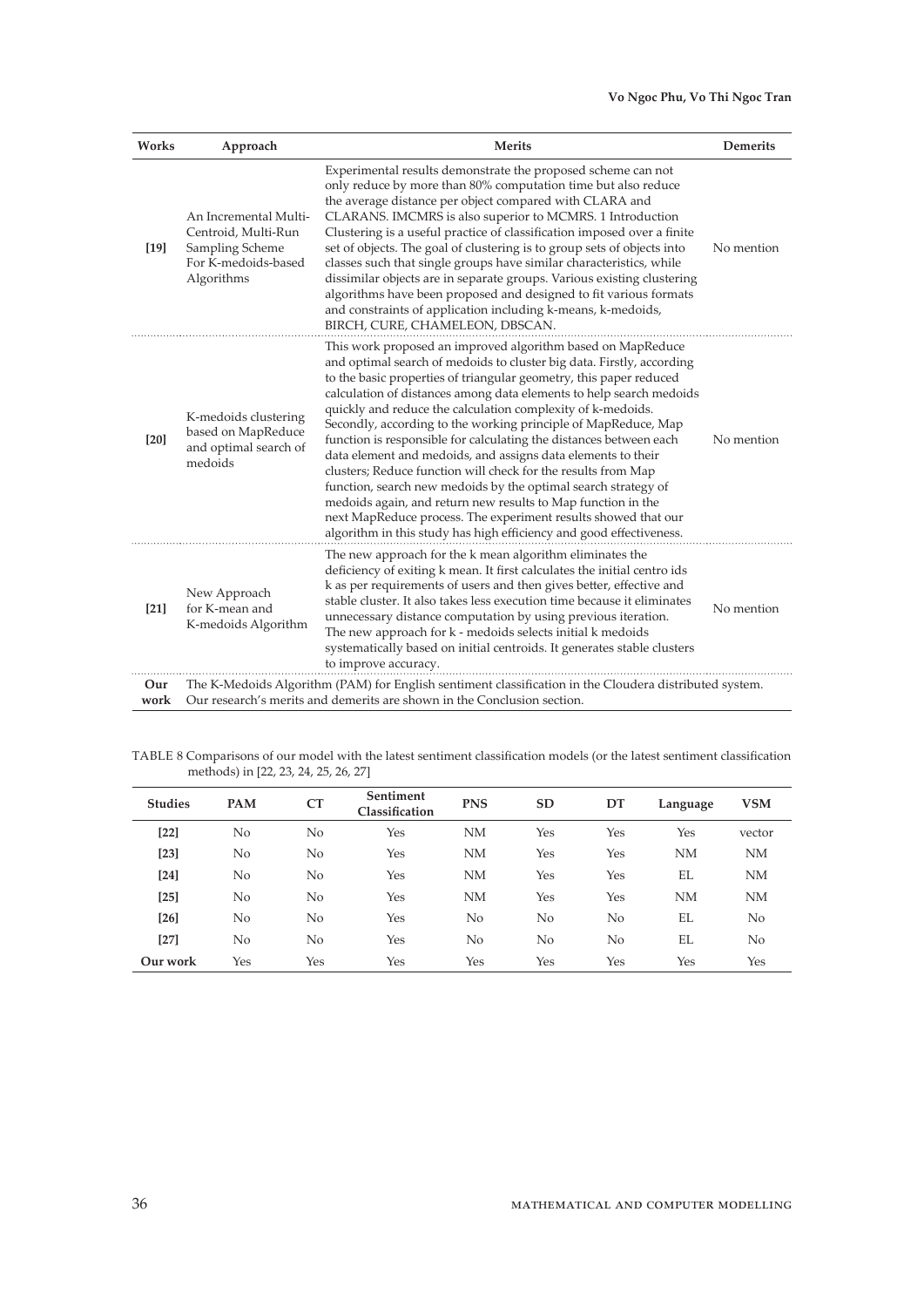| Works  | Approach                                                                                                                                     | <b>Merits</b>                                                                                                                                                                                                                                                                                                                                                                                                                                                                                                                                                                                                                                                                                                                                                                                                                                                               | Demerits                                                                                                                                                                                                                                                                                  |
|--------|----------------------------------------------------------------------------------------------------------------------------------------------|-----------------------------------------------------------------------------------------------------------------------------------------------------------------------------------------------------------------------------------------------------------------------------------------------------------------------------------------------------------------------------------------------------------------------------------------------------------------------------------------------------------------------------------------------------------------------------------------------------------------------------------------------------------------------------------------------------------------------------------------------------------------------------------------------------------------------------------------------------------------------------|-------------------------------------------------------------------------------------------------------------------------------------------------------------------------------------------------------------------------------------------------------------------------------------------|
| $[22]$ | The Machine<br>Learning<br>Approaches<br>Applied to<br>Sentiment<br>Analysis-Based<br>Applications                                           | The main emphasis of this survey is to discuss the research<br>involved in applying machine learning methods, mostly for<br>sentiment classification at document level. Machine learning-based<br>approaches work in the following phases, which are discussed<br>in detail in this work for sentiment classification: (1) feature<br>extraction, (2) feature weighting schemes, (3) feature selection,<br>and (4) machine-learning methods. This study also discusses<br>the standard free benchmark datasets and evaluation methods<br>for sentiment analysis. The authors conclude the research with a<br>comparative study of some state-of-the-art methods for sentiment<br>analysis and some possible future research directions in opinion<br>mining and sentiment analysis.                                                                                         | No mention                                                                                                                                                                                                                                                                                |
| $[23]$ | Semantic<br>Orientation-<br>Based Approach<br>for Sentiment<br>Analysis                                                                      | This approach initially mines sentiment-bearing terms from<br>the unstructured text and further computes the polarity of<br>the terms. Most of the sentiment-bearing terms are multi-<br>word features unlike bag-of-words, e.g., "good movie", "nice<br>cinematography", "nice actors", etc. Performance of semantic<br>orientation-based approach has been limited in the literature<br>due to inadequate coverage of multi-word features.                                                                                                                                                                                                                                                                                                                                                                                                                                | No mention                                                                                                                                                                                                                                                                                |
| [24]   | <b>Exploiting New</b><br>Sentiment-<br><b>Based Meta-</b><br>Level Features<br>for Effective<br>Sentiment<br>Analysis                        | Experiments performed with a substantial number of datasets<br>(nineteen) demonstrate that the effectiveness of the proposed<br>sentiment-based meta-level features is not only superior to the<br>traditional bag-of-words representation (by up to 16%) but also<br>is also superior in most cases to state-of-art meta-level features<br>previously proposed in the literature for text classification tasks<br>that do not take into account any idiosyncrasies of sentiment<br>analysis. The authors' proposal is also largely superior to the best<br>lexicon-based methods as well as to supervised combinations of<br>them. In fact, the proposed approach is the only one to produce<br>the best results in all tested datasets in all scenarios.                                                                                                                  | A line of future research<br>would be to explore the<br>authors' meta features<br>with other classification<br>algorithms and feature<br>selection techniques<br>in different sentiment<br>analysis tasks such<br>as scoring movies or<br>products according to<br>their related reviews. |
| $[25]$ | Rule-Based<br>Machine<br>Learning<br>Algorithms                                                                                              | The proposed approach is tested by experimenting with online<br>books and political reviews and demonstrates the efficacy<br>through Kappa measures, which have a higher accuracy<br>of 97.4% and a lower error rate. The weighted average of<br>different accuracy measures like Precision, Recall, and TP-Rate<br>depicts higher efficiency rate and lower FP-Rate. Comparative<br>experiments on various rule-based machine learning<br>algorithms have been performed through a ten-fold cross<br>validation training model for sentiment classification.                                                                                                                                                                                                                                                                                                               | No mention                                                                                                                                                                                                                                                                                |
| $[26]$ | The Combination<br>of Term-<br>Counting<br>Method and<br>Enhanced<br>Contextual<br><b>Valence Shifters</b><br>Method                         | The authors have explored different methods of improving the<br>accuracy of sentiment classification. The sentiment orientation<br>of a document can be positive (+), negative (-), or neutral (0).<br>The authors combine five dictionaries into a new one with<br>21,137 entries. The new dictionary has many verbs, adverbs,<br>phrases and idioms that were not in five dictionaries before.<br>The study shows that the authors' proposed method based<br>on the combination of Term-Counting method and Enhanced<br>Contextual Valence Shifters method has improved the accuracy<br>of sentiment classification. The combined method has accuracy<br>68.984% on the testing dataset, and 69.224% on the training<br>dataset. All of these methods are implemented to classify the<br>reviews based on our new dictionary and the Internet Movie<br>Database data set. | No mention                                                                                                                                                                                                                                                                                |
| $[27]$ | Naive Bayes<br>Model with<br>N-GRAM<br>Method, Negation<br>Handling<br>Method, Chi-<br>Square Method<br>and Good-Turing<br>Discounting, etc. | The authors have explored the Naive Bayes model with<br>N-GRAM method, Negation Handling method, Chi-Square<br>method and Good-Turing Discounting by selecting different<br>thresholds of Good-Turing Discounting method and different<br>minimum frequencies of Chi-Square method to improve the<br>accuracy of sentiment classification.                                                                                                                                                                                                                                                                                                                                                                                                                                                                                                                                  | No Mention                                                                                                                                                                                                                                                                                |
| Our    |                                                                                                                                              | The K-Medoids Algorithm (PAM) for English sentiment classification in the Cloudera distributed system.                                                                                                                                                                                                                                                                                                                                                                                                                                                                                                                                                                                                                                                                                                                                                                      |                                                                                                                                                                                                                                                                                           |

The positives and negatives of the proposed model are given in the Conclusion section.

TABLE 9 Comparisons of our model's positives and negatives the latest sentiment classification models (or the latest sentiment classification methods) in [22, 23, 24, 25, 26, 27]

**work**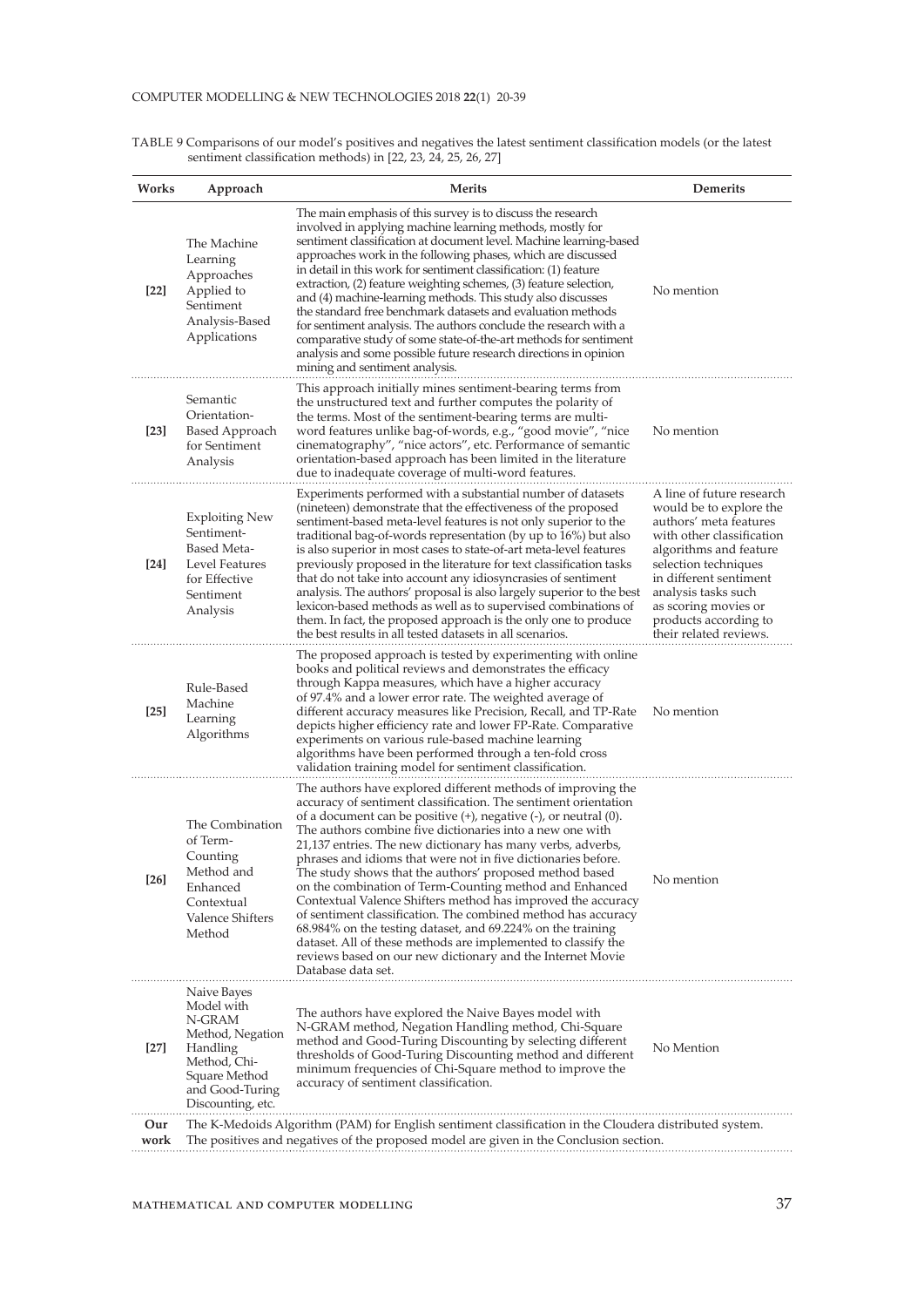## **Appendix of Codes**

Algorithm 1: Transferring one English document into one multi-dimensional vector.

Algorithm 2: Creating the positive vector group.

Algorithm 3: Creating the negative vector group.

Algorithm 4: Clustering one multi-dimensional vector (corresponding to one English document of the English testing data set) into the positive vector group PositiveVectorGroup, the negative vector group NegativeVectorGroup, or not.

ALGORITHM 1: Transferring one English document into one multi-dimensional vector

Input: one English document Output: one multi-dimensional vector Begin Step 0: Set LengthOfMultiDimensionalVector := 0; Step 1: Set MultiDimensionalVector :=  $\{\}\}$  with n\_max rows and m\_max columns. Step 2: Set arraySentences := Split the English document into many separate sentences based on "." Or "!" or "?"; Step 3: For  $i = 0$ ;  $i <$  arraySentences.length;  $i++$ , do: Step 4: Set OneDimensionalVector := Transfer arraySentences[i] into one vector (one dimensiona) based on VSM [1, 2, 3]; Step 5: If OneDimensionalVector.length is less than m\_max Then Step 6: For  $j = OneDimensionalVector.length$ ;  $j \le m_max$ ;  $j \ne +j$ ; do: Step 7: OneDimensionalVector[j] := 0; Step 8: End For; Step 9: End If; Step 10: MultiDimensionalVector.AddOneDimensionalVector (OneDimensionalVector); Step 11: LengthOfMultiDimensionalVector = LengthOfMultiDimensionalVector + 1; Step 12: End For; Step 13: If LengthOfMultiDimensionalVector is less than n\_max Then Step 14: For  $k =$  LengthOfMultiDimensionalVector;  $k < n$  max;  $k++$ ; do: Step 15: MultiDimensionalVector.AddOneDimensionalVector (zero vector – one dimension); Step 16: End For; Step 17: Return MultiDimensionalVector; End;

## ALGORITHM 2: Creating the positive vector group

Input: the 1,000,000 positive English documents of the English training data set. Output: the positive vector group PositiveVectorGroup Begin Step 0: Set PositiveVectorGroup := {}; Step 1: For  $i = 0$ ;  $i < 1,000,000$ ;  $i + j$ ; do: Step 2: Set OneMultiDimensionalVector := Call Algorithm 1 with the positive English document i in the English training data set; Step 3: PositiveVectorGroup.AddMultiDimensionalVector(OneMultiDimensionalVector); Step 4: End For; Step 5: Return PositiveVectorGroup; End;